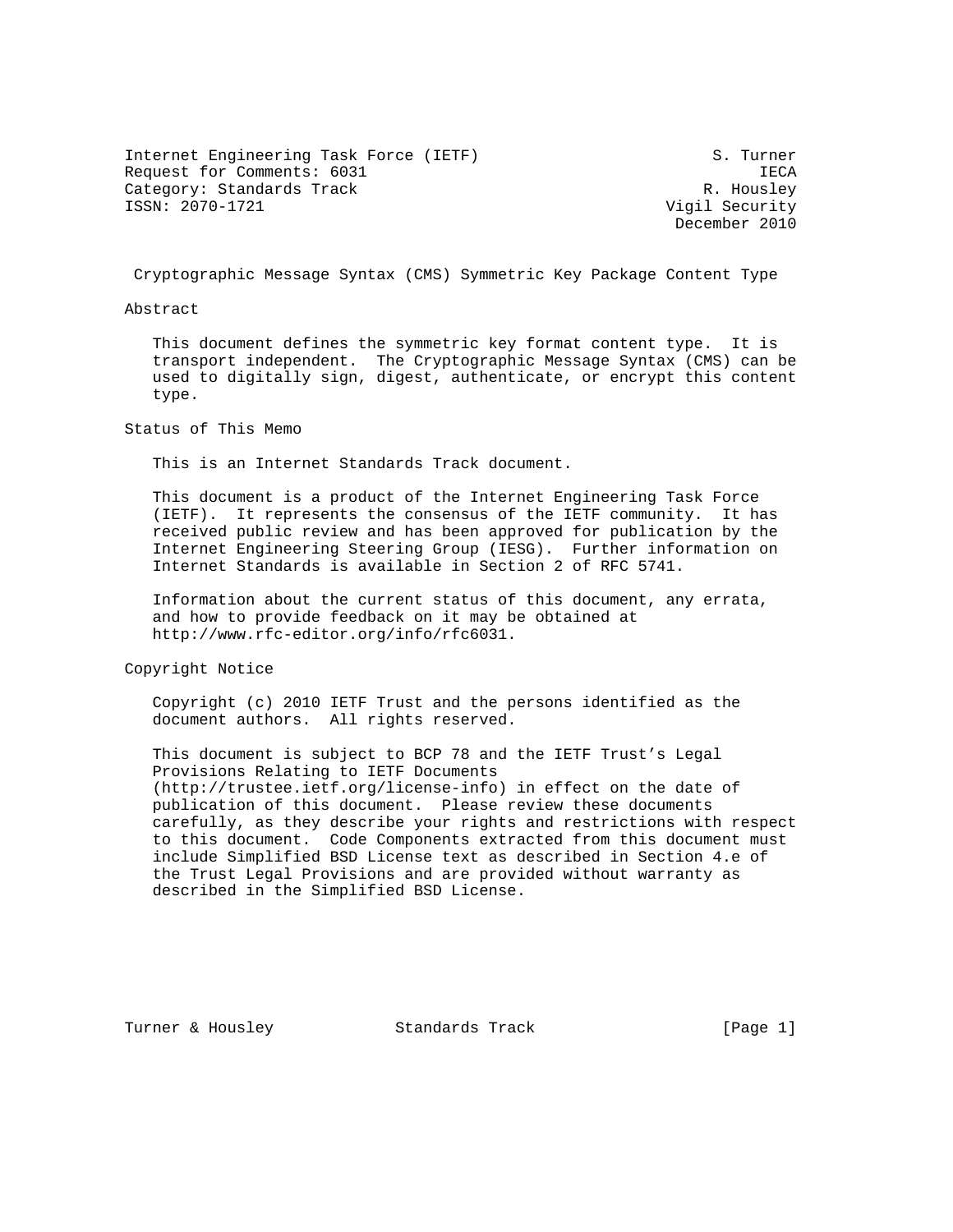# Table of Contents

|    | 2. Symmetric Key Package Content Type3              |
|----|-----------------------------------------------------|
|    |                                                     |
|    |                                                     |
|    | 3.1.1. Device Information Attributes5               |
|    | 3.1.2. Cryptographic Module Information Attributes8 |
|    |                                                     |
|    |                                                     |
|    |                                                     |
|    |                                                     |
|    |                                                     |
|    |                                                     |
|    |                                                     |
|    |                                                     |
|    |                                                     |
|    |                                                     |
|    |                                                     |
|    |                                                     |
|    |                                                     |
|    |                                                     |
|    |                                                     |
|    |                                                     |
|    |                                                     |
|    | 3.3.3. Number of Transactions15                     |
|    |                                                     |
|    |                                                     |
|    |                                                     |
|    |                                                     |
|    |                                                     |
|    |                                                     |
| რ. |                                                     |
|    |                                                     |
|    |                                                     |
|    |                                                     |
|    |                                                     |
|    | A.1. Symmetric Key Package ASN.1 Module22           |
|    |                                                     |

Turner & Housley Standards Track [Page 2]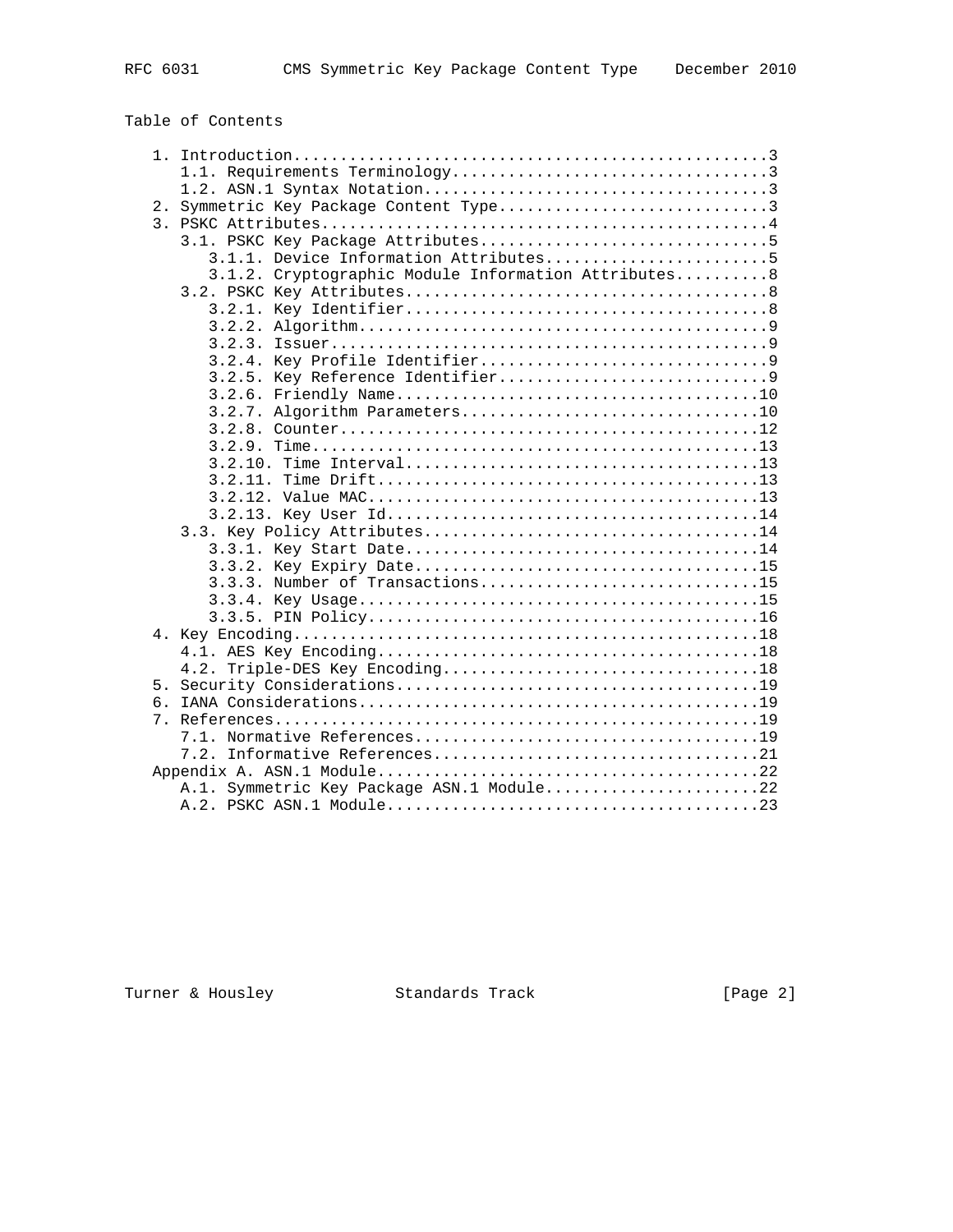1. Introduction

 This document defines the symmetric key format content type. It is transport independent. The Cryptographic Message Syntax (CMS) [RFC5652] can be used to digitally sign, digest, authenticate, or encrypt this content type.

 The use cases that motivated the attributes in this work are elaborated in [RFC6030]. They are omitted to avoid duplication.

 This document also includes ASN.1 definitions of the Extensible Markup Language (XML) element and attributes defined in [RFC6030].

1.1. Requirements Terminology

 The key words "MUST", "MUST NOT", "REQUIRED", "SHALL", "SHALL NOT", "SHOULD", "SHOULD NOT", "RECOMMENDED", "MAY", and "OPTIONAL" in this document are to be interpreted as described in [RFC2119].

1.2. ASN.1 Syntax Notation

 The key package is defined using the ASN.1 in [X.680], [X.681], [X.682], and [X.683].

2. Symmetric Key Package Content Type

 The symmetric key package content type is used to transfer one or more plaintext symmetric keys from one party to another. A symmetric key package MAY be encapsulated in one or more CMS protecting content types. This content type MUST be Distinguished Encoding Rules (DER) encoded [X.690].

The symmetric key package content type has the following syntax:

```
 ct-symmetric-key-package CONTENT-TYPE ::=
     { TYPE SymmetricKeyPackage IDENTIFIED BY id-ct-KP-sKeyPackage }
 id-ct-KP-sKeyPackage OBJECT IDENTIFIER ::=
   \{\text{iso}(1) \text{ member-body}(2) \text{ us}(840) \text{ rsadsi}(113549) \text{ pkcs}(1) \text{ pkcs}(9) smime(16) ct(1) 25 }
 SymmetricKeyPackage ::= SEQUENCE {
   version KeyPkgVersion DEFAULT v1,
   sKeyPkgAttrs [0] SEQUENCE SIZE (1..MAX) OF Attribute
                                    {{ SKeyPkgAttributes }} OPTIONAL,
  sKeys SymmetricKeys,
   ... }
```

| Turner & Housley<br>Standards Track | [Page 3] |  |
|-------------------------------------|----------|--|
|-------------------------------------|----------|--|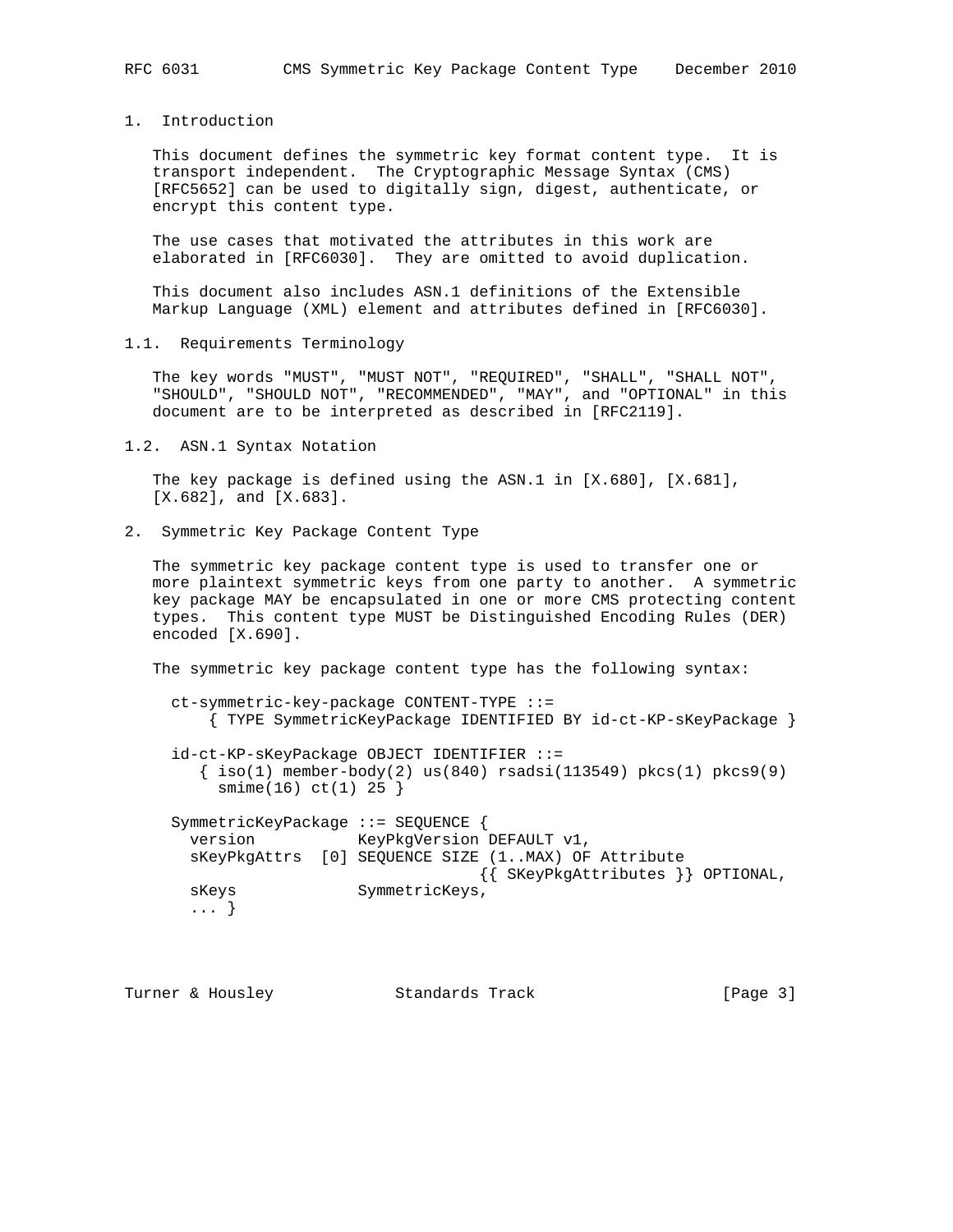```
 SymmetricKeys ::= SEQUENCE SIZE (1..MAX) OF OneSymmetricKey
 OneSymmetricKey ::= SEQUENCE {
  sKeyAttrs SEQUENCE SIZE (1..MAX) OF Attribute
                                 {{ SKeyAttributes }} OPTIONAL,
  sKey OCTET STRING OPTIONAL }
```

```
 ( WITH COMPONENTS { ..., sKeyAttrs PRESENT } |
  WITH COMPONENTS { ..., sKey PRESENT } )
```
KeyPkgVersion ::= INTEGER  $\{ v1(1) \} ( v1, ... )$ 

The SymmetricKeyPackage fields are used as follows:

- version identifies the version of the symmetric key package content structure. For this version of the specification, the default value, v1, MUST be used.
- sKeyPkgAttrs optionally provides attributes that apply to all of the symmetric keys in the package. The SKeyPkgAttributes information object set restricts the attributes allowed in sKeyPkgAttrs. If an attribute appears here, then it MUST NOT also be included in sKeyAttrs.
- sKeys contains a sequence of OneSymmetricKey values. This structure is discussed below.

The OneSymmetricKey fields are used as follows:

- sKeyAttrs optionally provides attributes that apply to one symmetric key. The SKeyAttributes information object set restricts the attributes permitted in sKeyAttrs. If an attribute appears here, then it MUST NOT also be included in sKeyPkgAttrs.
- sKey optionally contains the key value encoded as an OCTET STRING.

 The OneSymmetricKey field MUST include sKeyAttrs, sKey, or sKeyAttrs and sKey.

3. PSKC Attributes

 The following attributes are defined to assist those using the symmetric key package defined in this document as part of a Dynamic Symmetric Key Provision Protocol (DSKPP) [RFC6063] with Portable Symmetric Key Container (PSKC) attributes. [RFC6030] should be consulted for the definitive attribute descriptions. The attributes fall into three categories. The first category includes attributes that apply to a key package, and these attributes will generally appear in sKeyPkgAttrs. The second category includes attributes that

Turner & Housley Standards Track [Page 4]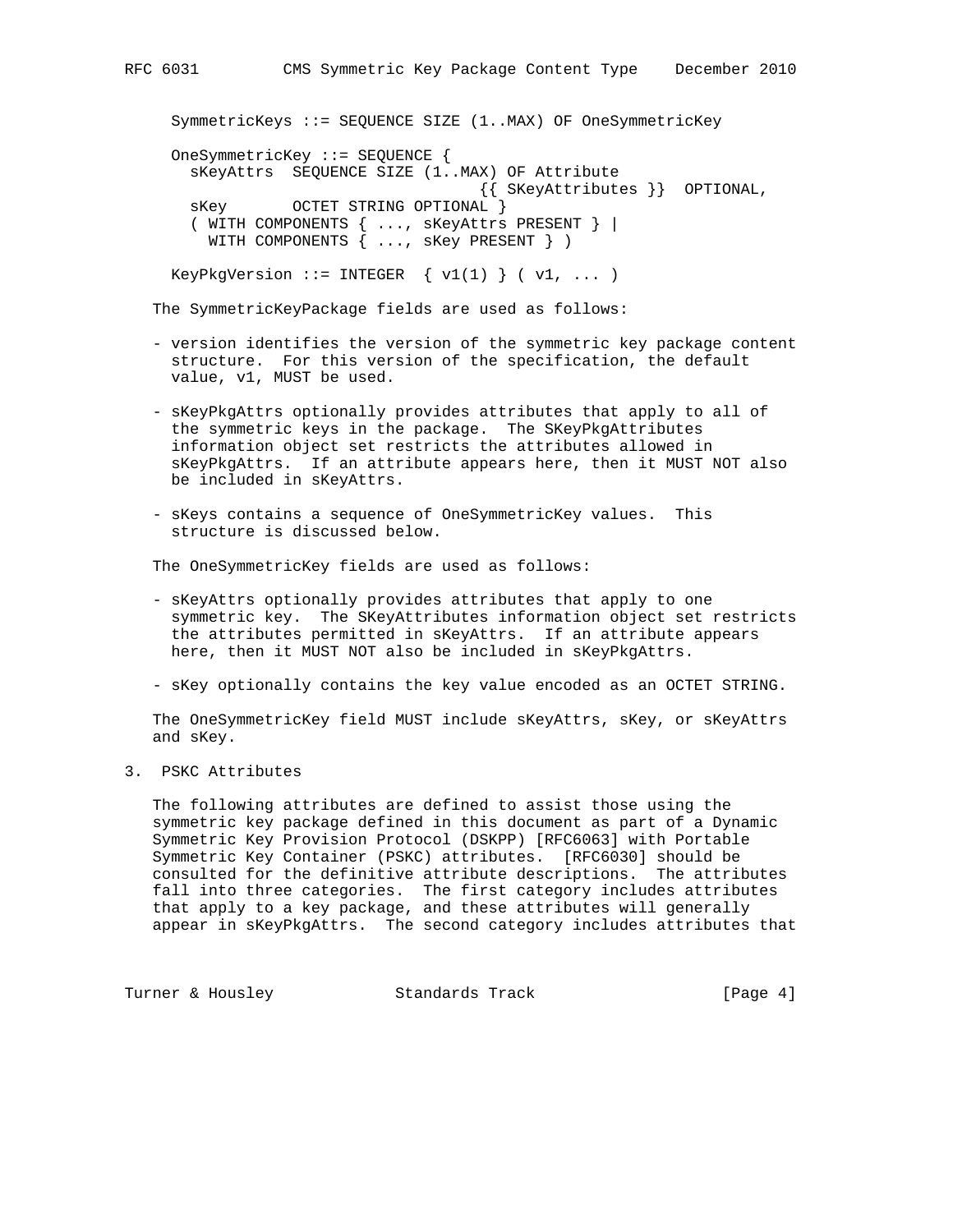apply to a particular key, and these attributes will generally appear in sKeyAttrs. The third category includes attributes that apply to a key policy. Of the attributes defined, only the Key Identifier (Section 3.2.1) and Algorithm (Section 3.2.2) key attributes MUST be included. All other attributes are OPTIONAL.

 Like PSKC, the Symmetric Key Content Type supports extensibility. Primarily, this is accomplished through the definition and inclusion of new attributes, but in some instances in which the attribute contains more than one type, the ASN.1 "..." extensibility mechanism is employed.

 A straightforward approach to conversion from XML types to ASN.1 is employed. The <xs:string> type converts to UTF8String; the XML <xs:dateTime> type converts to GeneralizedTime; and the XML integer types convert to INTEGER or BinaryTime [RFC6019].

3.1. PSKC Key Package Attributes

 PSKC key package attributes apply to an entire key package. These attributes can be categorized by two different attribute collections: device information and cryptographic module attributes. All of these key package attributes are OPTIONAL.

3.1.1. Device Information Attributes

 Device Information attributes, when taken together, MUST uniquely identify a device to which the Symmetric Key Package is provisioned.

## 3.1.1.1. Manufacturer

 The Manufacturer attribute indicates the manufacturer of the device. Values for Manufacturer MUST be taken from either [OATHMAN] prefixes (i.e., the left column) or from the IANA Private Enterprise Number Registry [IANAPENREG], using the Organization value. When the value is taken from [OATHMAN] "oath." MUST be prepended to the value (e.g., "oath.<values from [OATHMAN]>"). When the value is taken from [IANAPENREG], "iana." MUST be prepended to the value (e.g., "iana.<Organization value from [IANAPENREG]>"). The attribute definition is as follows:

 at-pskc-manufacturer ATTRIBUTE ::= { TYPE UTF8String IDENTIFIED BY id-pskc-manufacturer }

 $id-pskc$ -manufacturer OBJECT IDENTIFIER  $::=$  {  $id-pskc$  1 }

Turner & Housley Standards Track [Page 5]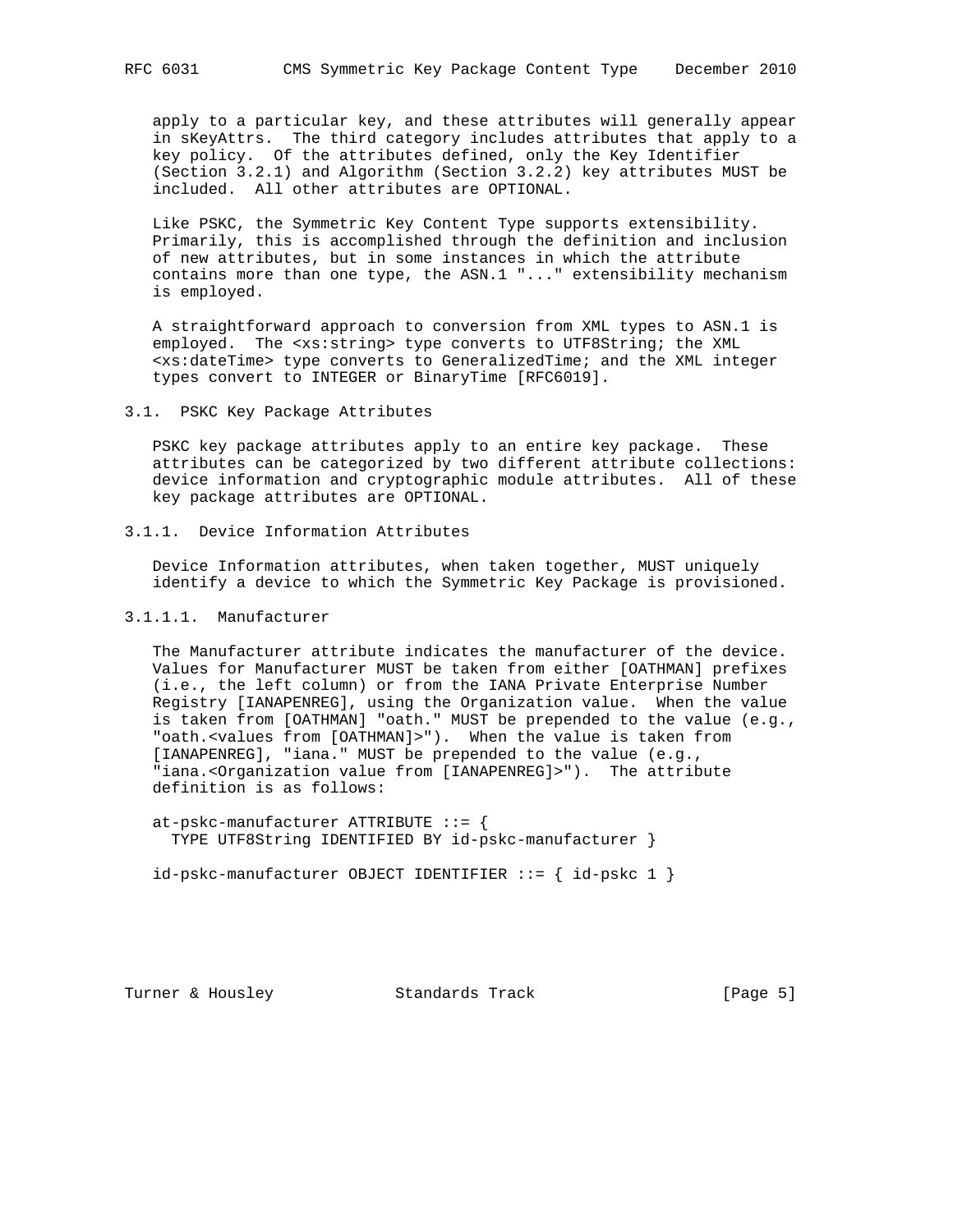3.1.1.2. Serial Number

 The Serial Number attribute indicates the serial number of the device. The attribute definition is as follows:

at-pskc-serialNo ATTRIBUTE  $::=$  { TYPE UTF8String IDENTIFIED BY id-pskc-serialNo }

id-pskc-serialNo OBJECT IDENTIFIER ::= { id-pskc 2 }

3.1.1.3. Model

 The Model attribute indicates the model of the device. The attribute definition is as follows:

 at-pskc-model ATTRIBUTE ::= { TYPE UTF8String IDENTIFIED BY id-pskc-model }

id-pskc-model OBJECT IDENTIFIER ::= { id-pskc 3 }

3.1.1.4. Issue Number

 The Issue Number attribute contains an issue number to distinguish between two devices with the same serial number. The attribute definition is as follows:

 at-pskc-issueNo ATTRIBUTE ::= { TYPE UTF8String IDENTIFIED BY id-pskc-issueNo }

id-pskc-issueNo OBJECT IDENTIFIER ::= { id-pskc 4 }

3.1.1.5. Device Binding

 The Device Binding attribute provides an opaque identifier that allows keys to be bound to the device or to a class of devices.

 When loading keys into a device, the attribute's value MUST be checked against information provided to the user via out-of-band mechanisms. The implementation then ensures that the correct device or class of device is being used with respect to the provisioned key.

 at-pskc-deviceBinding ATTRIBUTE ::= { TYPE UTF8String IDENTIFIED BY id-pskc-deviceBinding }

 $id-pskc-deviceBinding OBJECT IDENTIFYER ::= { id-pskc 5 }$ 

Turner & Housley Standards Track [Page 6]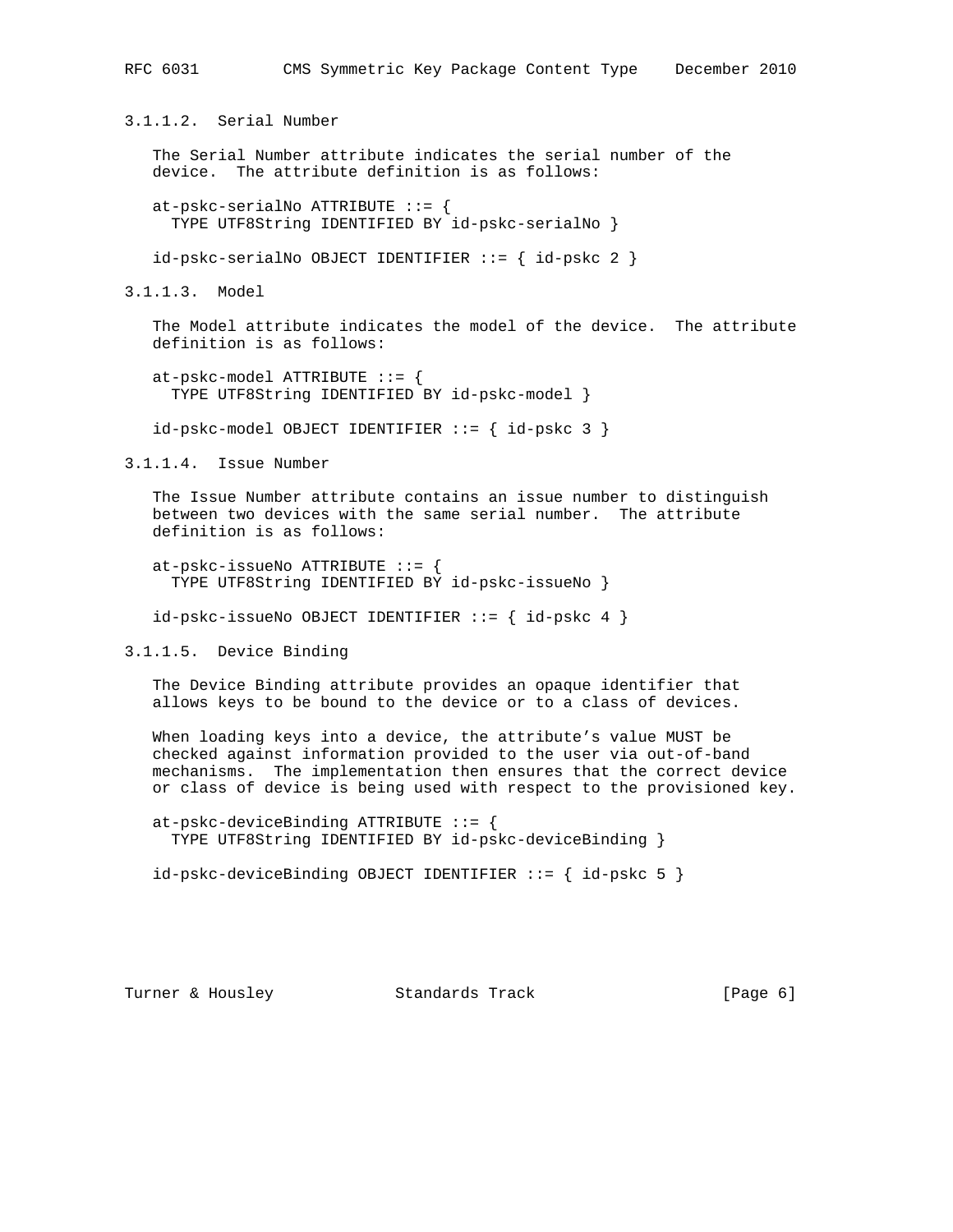# 3.1.1.6. Device Start Date

 When included in sKeyPkgAttrs, the Device Start Date attribute indicates the start date for a device. The date MUST be represented in a form that matches the dateTime production in "canonical representation" [XMLSCHEMA]. Implementations SHOULD NOT rely on time resolution finer than milliseconds and MUST NOT generate time instants that specify leap seconds. Keys that are on the device SHOULD only be used when the current date is on or after the device start date. The attribute definition is as follows:

 at-pskc-deviceStartDate ATTRIBUTE ::= { TYPE GeneralizedTime IDENTIFIED BY id-pskc-deviceStartDate }

id-pskc-deviceStartDate OBJECT IDENTIFIER ::= { id-pskc 6 }

 Note that usage enforcement of the keys with respect to the dates MAY only happen on the validation server as some devices, such as smart cards, do not have an internal clock. Systems thus SHOULD NOT rely upon the device to enforce key usage date restrictions.

3.1.1.7. Device Expiry Date

 When included in sKeyPkgAttrs, the Device Expiry Date attribute indicates the expiry date for a device. The date MUST be represented in a form that matches the dateTime production in "canonical representation" [XMLSCHEMA]. Implementations SHOULD NOT rely on time resolution finer than milliseconds and MUST NOT generate time instants that specify leap seconds. Keys that are on the device SHOULD only be used when the current date is before the device expiry date. The attribute definition is as follows:

 at-pskc-deviceExpiryDate ATTRIBUTE ::= { TYPE GeneralizedTime IDENTIFIED BY id-pskc-deviceExpiryDate }

 id-pskc-deviceExpiryDate OBJECT IDENTIFIER ::= { id-pskc 7 } Note that usage enforcement of the keys with respect to the dates MAY only happen on the validation server as some devices, such as smart cards, do not have an internal clock. Systems thus SHOULD NOT rely upon the device to enforce key usage date restrictions.

3.1.1.8. Device User Id

 The Device User Id attribute indicates the user with whom the device is associated using a distinguished name, as defined in [RFC4514]. For example: UID=jsmith,DC=example,DC=net. The attribute definition is as follows:

Turner & Housley Standards Track [Page 7]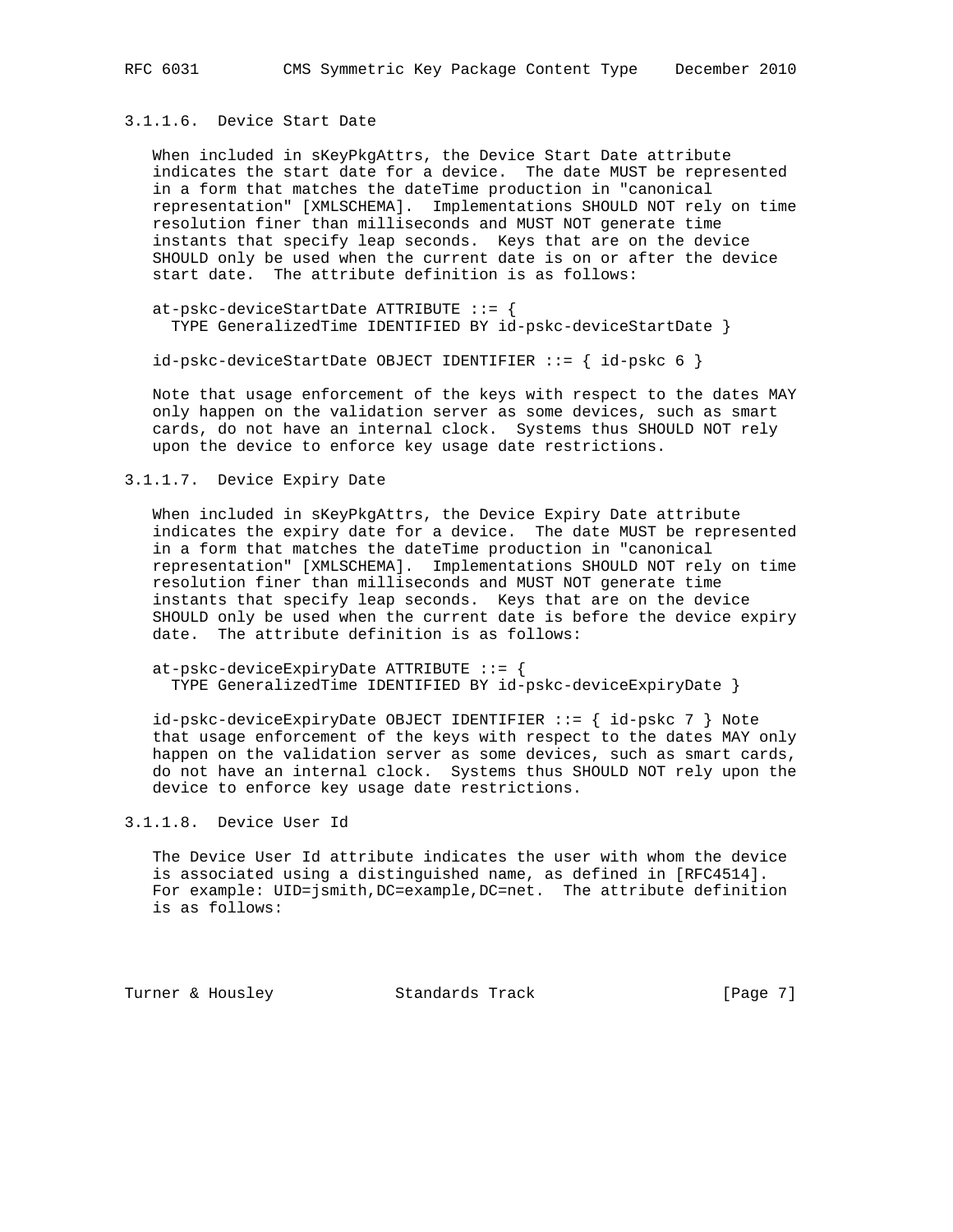at-pskc-deviceUserId ATTRIBUTE ::= {

TYPE UTF8String IDENTIFIED BY id-pskc-deviceUserId }

id-pskc-deviceUserId OBJECT IDENTIFIER ::= { id-pskc 26 }

 As specified in [RFC6030], there are no semantics associated with this element, i.e., there are no checks enforcing that only a specific user can use this device. As such, this element is for informational purposes only.

3.1.2. Cryptographic Module Information Attributes

 Cryptographic Module attributes uniquely identify a cryptographic module. This is useful when the device contains more than one cryptographic module. At this time, only one attribute is defined.

3.1.2.1. Cryptographic Module Identifier

 When included in sKeyPkgAttrs, the Cryptographic Module Identifier attribute uniquely identifies the cryptographic module to which the key is being or was provisioned. The attribute definition is as follows:

 at-pskc-moduleId ATTRIBUTE ::= { TYPE UTF8String IDENTIFIED BY id-pskc-moduleId }

id-pskc-moduleId OBJECT IDENTIFIER ::= { id-pskc 8 }

3.2. PSKC Key Attributes

 PSKC key attributes apply to a specific key. As noted earlier, the Key Identifier (Section 3.2.1) and Algorithm (Section 3.2.2) key attributes are REQUIRED. All other attributes are OPTIONAL.

3.2.1. Key Identifier

 When included in sKeyAttrs, the Key Identifier attribute identifies the key in the context of key provisioning exchanges between two parties. This means that if PSKC is used in multiple interactions between a sending and receiving party, using different containers referencing the same keys, the KeyId MUST use the same KeyId values (e.g., after initial provisioning, if a system wants to update key metadata values in the other system, the KeyId value of the key where the metadata is to be updates MUST be the same as the original KeyId value provisioned). The attribute definition is as follows:

Turner & Housley Standards Track [Page 8]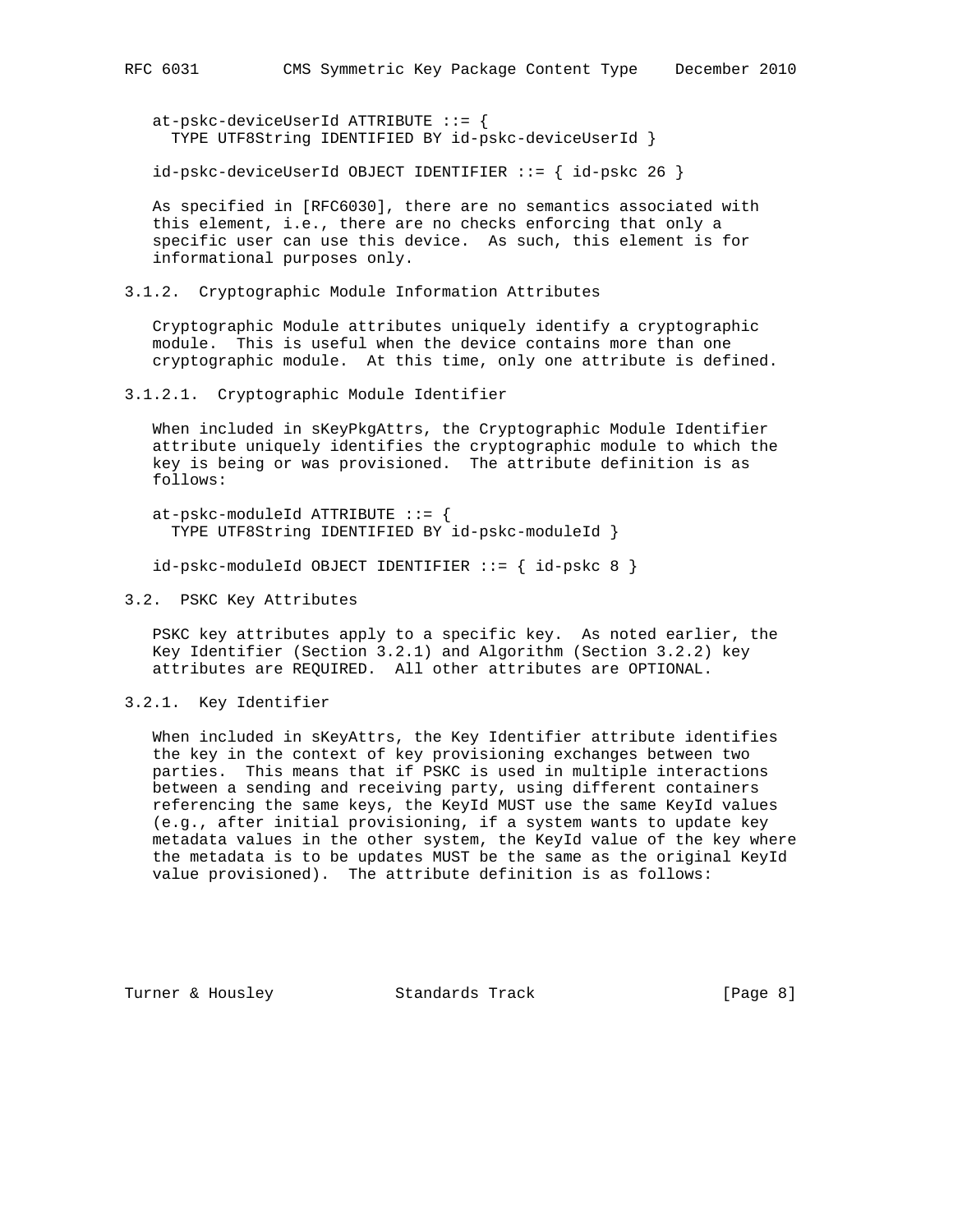at-pskc-keyId ATTRIBUTE ::= { TYPE UTF8String IDENTIFIED BY id-pskc-keyId }

id-pskc-keyId OBJECT IDENTIFIER ::= { id-pskc 9 }

3.2.2. Algorithm

 The Algorithm attribute uniquely identifies the PSKC algorithm profile. [RFC6030] defines two algorithm profiles "HOTP" and "PIN". The attribute definition is as follows:

at-pskc-algorithm ATTRIBUTE  $::=$  { TYPE UTF8String IDENTIFIED BY id-pskc-algorithm }

 $id-pskc-algorithms$  OBJECT IDENTIFIER ::= {  $id-pskc 10$  }

3.2.3. Issuer

 The Issuer attribute names the entity that issued the key. The attribute definition is as follows:

 at-pskc-issuer ATTRIBUTE ::= { TYPE UTF8String IDENTIFIED BY id-pskc-issuer }

id-pskc-issuer OBJECT IDENTIFIER ::= { id-pskc 11 }

3.2.4. Key Profile Identifier

 The Key Profile Identifier attribute carries a unique identifier used between the sending and receiving parties to establish a set of key attribute values that are not transmitted within the container but are agreed upon between the two parties out of band. This attribute will then represent the unique reference to a set of key attribute values.

 at-pskc-keyProfileId ATTRIBUTE ::= { TYPE UTF8String IDENTIFIED BY id-pskc-keyProfileId }

id-pskc-keyProfileId OBJECT IDENTIFIER ::= { id-pskc 12 }

3.2.5. Key Reference Identifier

 The Key Reference attribute refers to an external key to be used with a key derivation scheme and no specific key value (secret) is transported; only the reference to the external master key is used (e.g., the PKCS #11 key label).

Turner & Housley Standards Track [Paqe 9]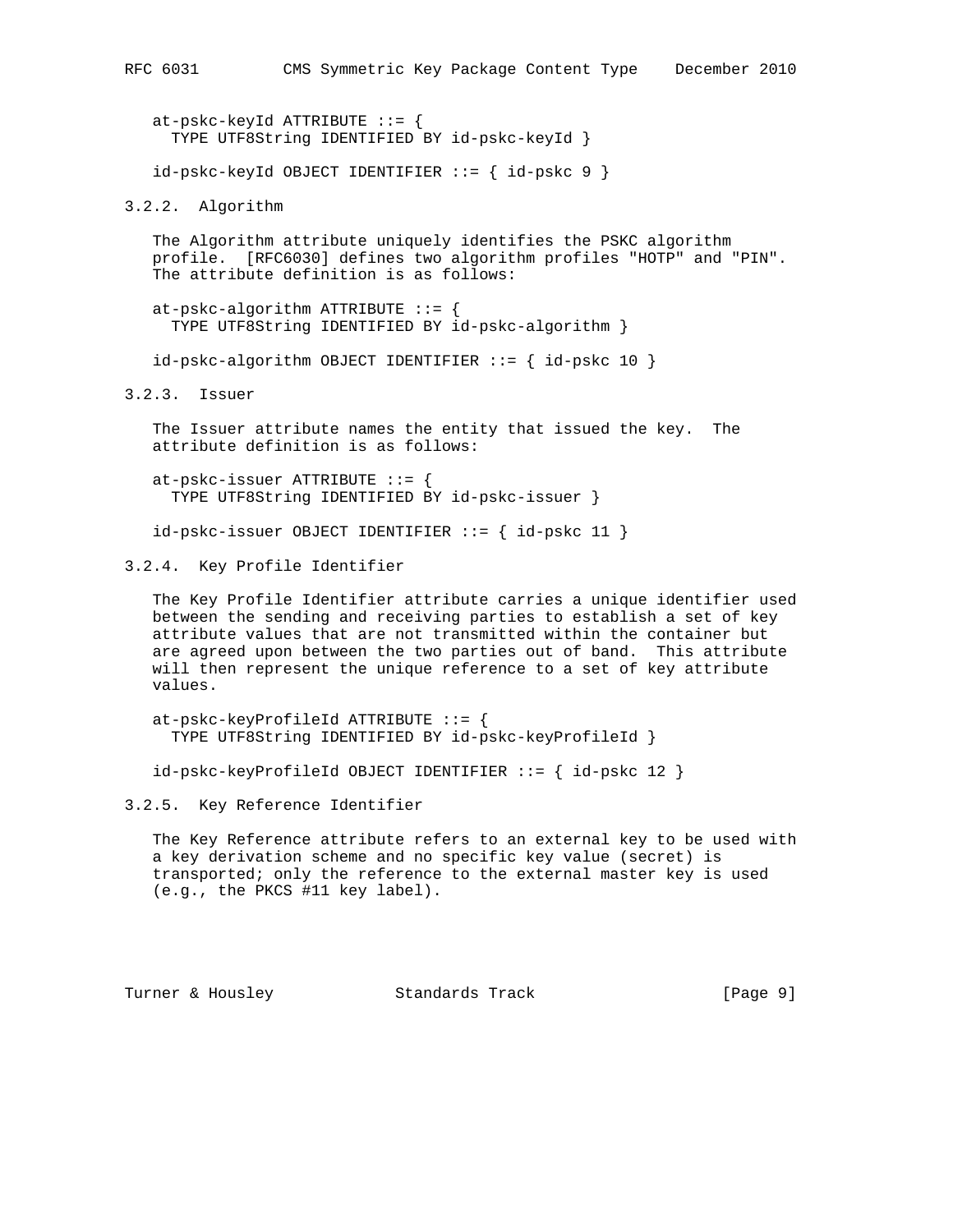at-pskc-keyReference ATTRIBUTE ::= { TYPE UTF8String IDENTIFIED BY id-pskc-keyReference } id-pskc-keyReference OBJECT IDENTIFIER ::= { id-pskc 13 }

3.2.6. Friendly Name

 The Friendly Name attribute contains a human-readable name for the secret key. The attribute definition is as follows:

at-pskc-friendlyName ATTRIBUTE  $::=$  { TYPE FriendlyName IDENTIFIED BY id-pskc-friendlyName }

id-pskc-friendlyName OBJECT IDENTIFIER ::= { id-pskc 14 }

The Friendly Name attribute has the following syntax:

 FriendlyName ::= SEQUENCE { friendlyName UTF8String, friendlyNameLangTag UTF8String OPTIONAL }

 The text is encoded in UTF-8 [RFC3629], which accommodates most of the world's writing systems. The friendlyNameLangTag field identifies the language used to express the friendlyName. When the friendlyNameLangTag field is absent, English, whose associated language tag is "en", is used. The value of the friendlyNameLangTag field MUST be a language tag, as described in [RFC5646].

## 3.2.7. Algorithm Parameters

 The Algorithm Parameters attribute contains parameters that influence the result of the algorithmic computation, for example, response truncation and format in One-Time Password (OTP) and Challenge/Response (CR) algorithms.

```
 at-pskc-algorithmParameters ATTRIBUTE ::= {
   TYPE PSKCAlgorithmParameters
   IDENTIFIED BY id-pskc-algorithmParams }
```
id-pskc-algorithmParams OBJECT IDENTIFIER ::= { id-pskc 15 }

The Algorithm Parameters attribute has the following syntax:

```
 PSKCAlgorithmParameters ::= CHOICE {
 suite UTF8String,
  challengeFormat [0] ChallengeFormat,
  responseFormat [1] ResponseFormat,
  ... }
```
Turner & Housley **Standards Track** [Page 10]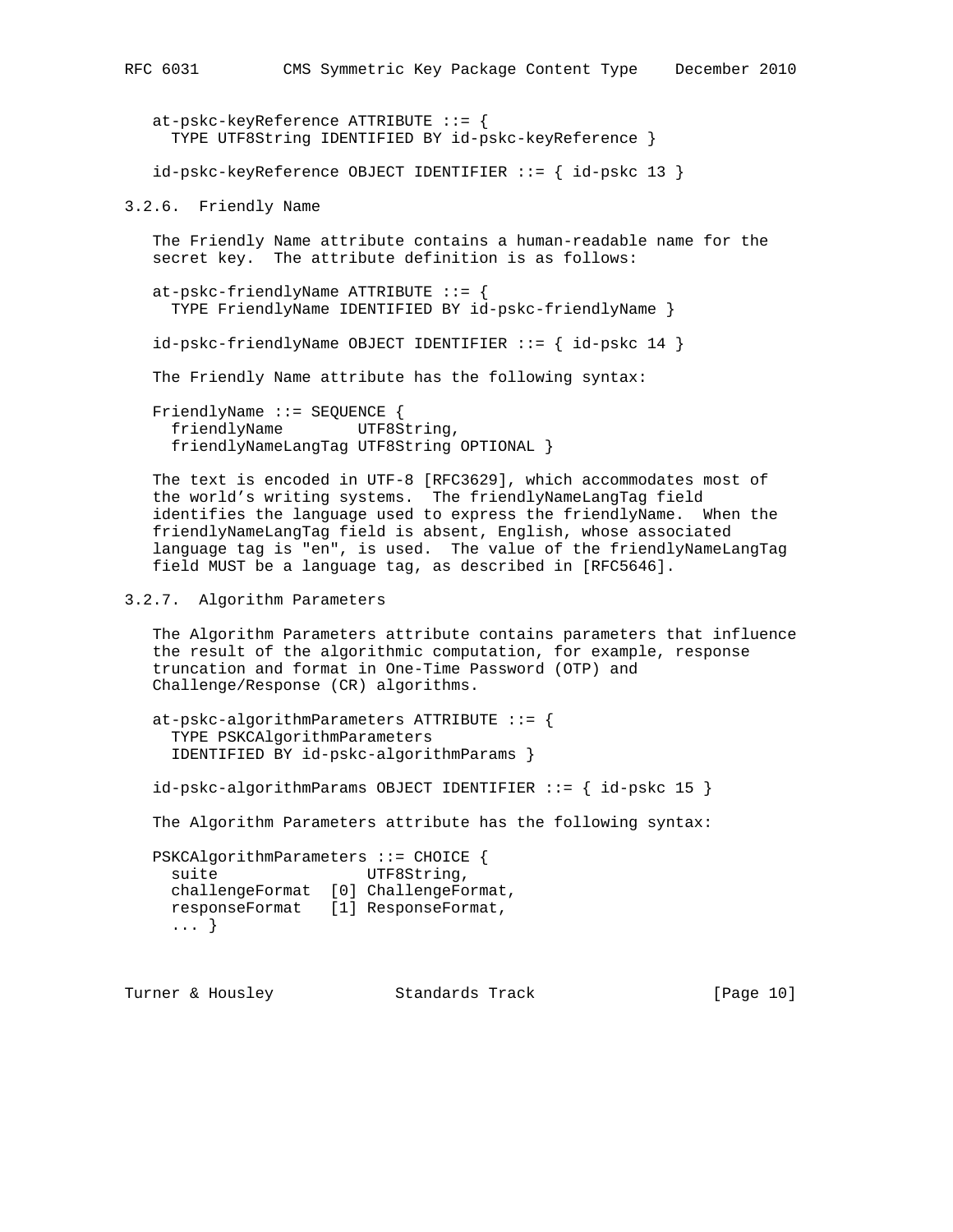```
 ChallengeFormat ::= SEQUENCE {
     encoding Encoding,
    checkDigit BOOLEAN DEFAULT FALSE,<br>min INTEGER (0..MAX),
           INTEGER (0..MAX),
    max INTEGER (0..MAX),
     ... }
   Encoding ::= UTF8STRING ("DECIMAL" | "HEXADECIMAL" |
                "ALPHANUMERIC" |"BASE64" |"BINARY")
   ResponseFormat ::= SEQUENCE {
encoding Encoding,
 length INTEGER (0..MAX),
     checkDigit BOOLEAN DEFAULT FALSE,
     ... }
```
The fields in PSKCAlgorithmParameters have the following meanings:

- o Suite defines additional characteristics of the algorithm used, which are algorithm specific. For example, in an HMAC-based (Hashed Message Authentication Code) OTP algorithm it could designate the strength of the hash algorithm used (SHA1, SHA256, etc.). Please refer to the algorithm profile specification [RFC6030] for the exact semantics of the value for each algorithm profile.
- o ChallengeFormat defines the characteristics of the challenge in a CR usage scenario, whereby the following fields are defined:
	- o encoding specifies the encoding of the challenge accepted by the device and MUST be one of the following values: DECIMAL, HEXADECIMAL, ALPHANUMERIC, BASE64, or BINARY. The BASE64 encoding is done as in Section 4 of [RFC4648].
	- o checkDigit indicates whether a device needs to check the appended Luhn check digit, as defined in [ISOIEC7812], contained in a challenge. The checkDigit MUST NOT be present if the encoding value is anything other than 'DECIMAL'. A value of TRUE indicates that the device will check the appended Luhn check digit in a provided challenge. A value of FALSE indicates that the device will not check the appended Luhn check digit in the challenge.

Turner & Housley Standards Track [Page 11]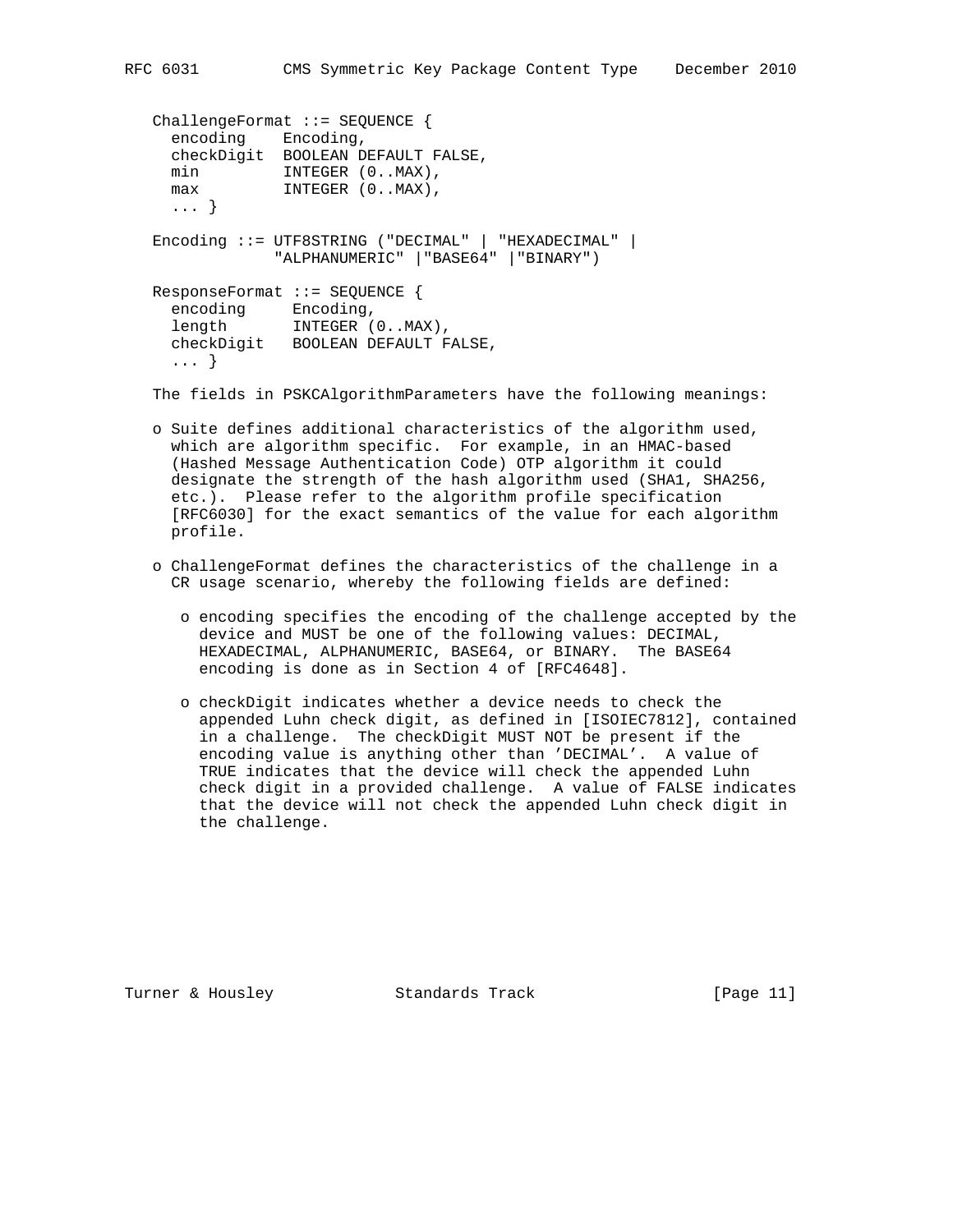- o min defines the minimum size of the challenge accepted by the device for CR mode. If encoding is 'DECIMAL', 'HEXADECIMAL', or 'ALPHANUMERIC', this value indicates the minimum number of digits/characters. If encoding is 'BASE64' or 'BINARY', this value indicates the minimum number of bytes of the unencoded value.
- o max defines the maximum size of the challenge accepted by the device for CR mode. If encoding is 'DECIMAL', 'HEXADECIMAL', or 'ALPHANUMERIC', this value indicates the maximum number of digits/characters. If the encoding is 'BASE64' or 'BINARY', this value indicates the maximum number of bytes of the unencoded value.
- o ResponseFormat defines the characteristics of the result of a computation and defines the format of the OTP or the response to a challenge. For cases where the key is a personal identification number (PIN) value, this element contains the format of the PIN itself (e.g., DECIMAL, length 4 for a 4 digit PIN). The following fields are defined:
	- o encoding specifies the encoding of the response generated by the device and MUST be one of the following values: DECIMAL, HEXADECIMAL, ALPHANUMERIC, BASE64, or BINARY. BASE64 is defined as in Section 4 of [RFC4648].
	- o length defines the length of the response generated by the device. If encoding is 'DECIMAL', 'HEXADECIMAL', or 'ALPHANUMERIC', this value indicates the number of digits/characters. If encoding is 'BASE64' or 'BINARY', this value indicates the number of bytes of the unencoded value.
	- o checkDigit indicates whether the device needs to append a Luhn check digit, as defined in [ISOIEC7812], to the response. This is only valid if the encoding attribute is 'DECIMAL'. If the value is TRUE, then the device will append a Luhn check digit to the response. If the value is FALSE, then the device will not append a Luhn check digit to the response.

# 3.2.8. Counter

 The Counter attribute contains the event counter for event-based OTP algorithms. The attribute definition is as follows:

 at-pskc-counter ATTRIBUTE ::= { TYPE INTEGER(0..MAX) IDENTIFIED BY id-pskc-counter }

id-pskc-counter OBJECT IDENTIFIER ::= { id-pskc 16 }

Turner & Housley Standards Track [Page 12]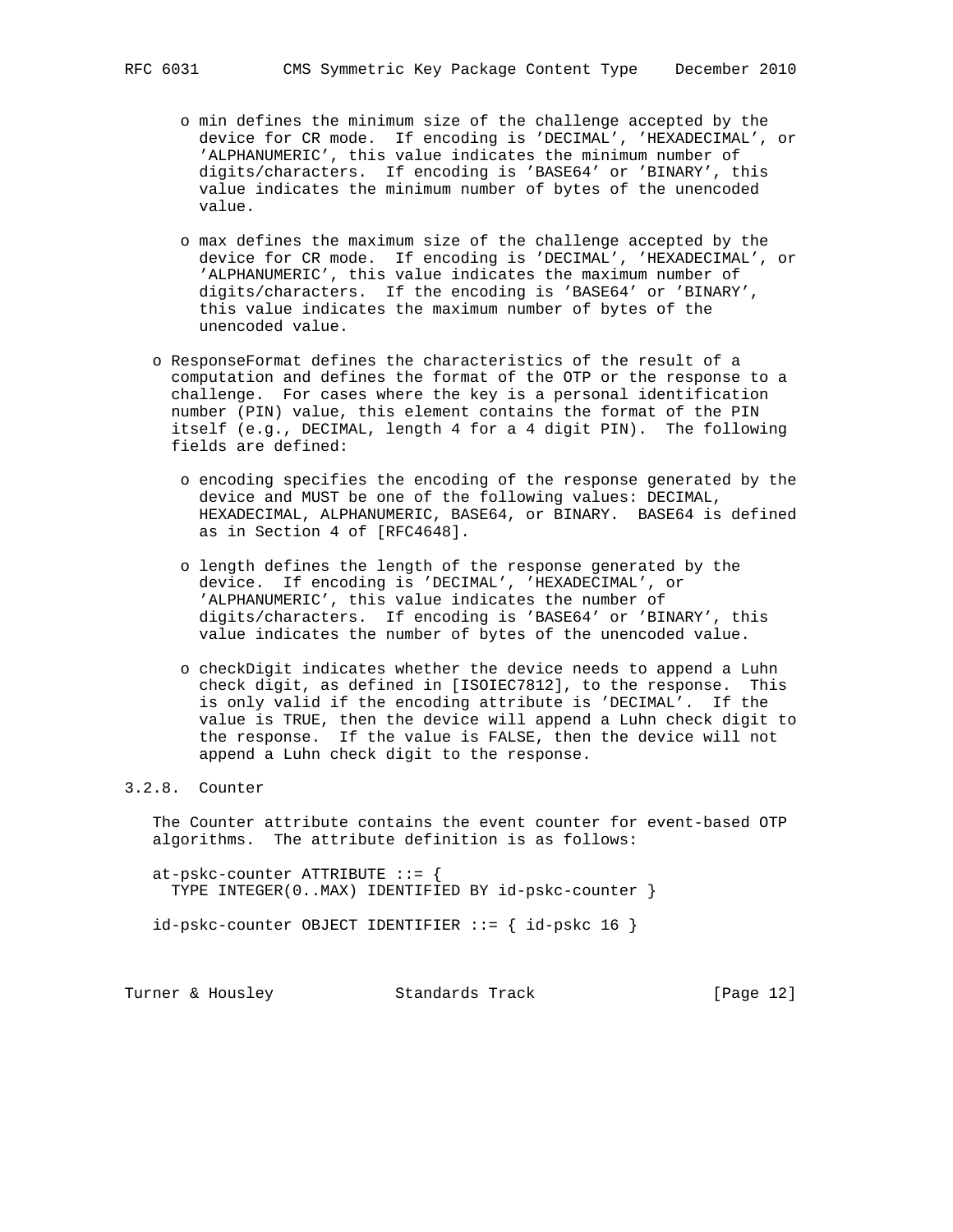3.2.9. Time

 The Time attribute conveys the time for time-based OTP algorithms. If the Time Interval attribute is included, then this element carries the number of time intervals passed for a specific start point. If the time interval is used, then this element carries the number of time intervals passed from a specific start point, normally it is algorithm dependent. It uses the BinaryTime syntax from [RFC6019]. The attribute definition is as follows:

at-pskc-time ATTRIBUTE  $::=$  { TYPE BinaryTime IDENTIFIED BY id-pskc-time }

 $id-pskc-time OBJECT IDENTIFYER ::= { id-pskc 17 }$ 

3.2.10. Time Interval

 The Time Interval attribute conveys the time interval value for time based OTP algorithms in seconds (e.g., a value of 30 for this would indicate a time interval of 30 seconds). It is an integer. The attribute definition is as follows:

at-pskc-timeInterval ATTRIBUTE  $::=$  { TYPE INTEGER (0..MAX) IDENTIFIED BY id-pskc-timeInterval }

 $id-pskc-timelnterval OBJECT IDENTIFIER ::= { id-pskc 18 }$ 

3.2.11. Time Drift

 The Time Drift attribute contains the device clock drift value for time-based OTP algorithms. It is an integer, either positive or negative, that indicates the number of time intervals that a validation server has established that the device clock drifted after the last successful authentication. The attribute definition is as follows:

at-pskc-timeDrift ATTRIBUTE  $::=$  { TYPE INTEGER (0..MAX) IDENTIFIED BY id-pskc-timeDrift }

id-pskc-timeDrift OBJECT IDENTIFIER ::= { id-pskc 19 }

3.2.12. Value MAC

 The Value MAC attribute is a Message Authentication Code (MAC) generated from the encrypted value in the case that the encryption algorithm does not support integrity checks (e.g., AES-CBC does not provide integrity while AES Key Wrap with a message length indicator (MLI) does). The attribute definition is as follows:

Turner & Housley **Standards Track** [Page 13]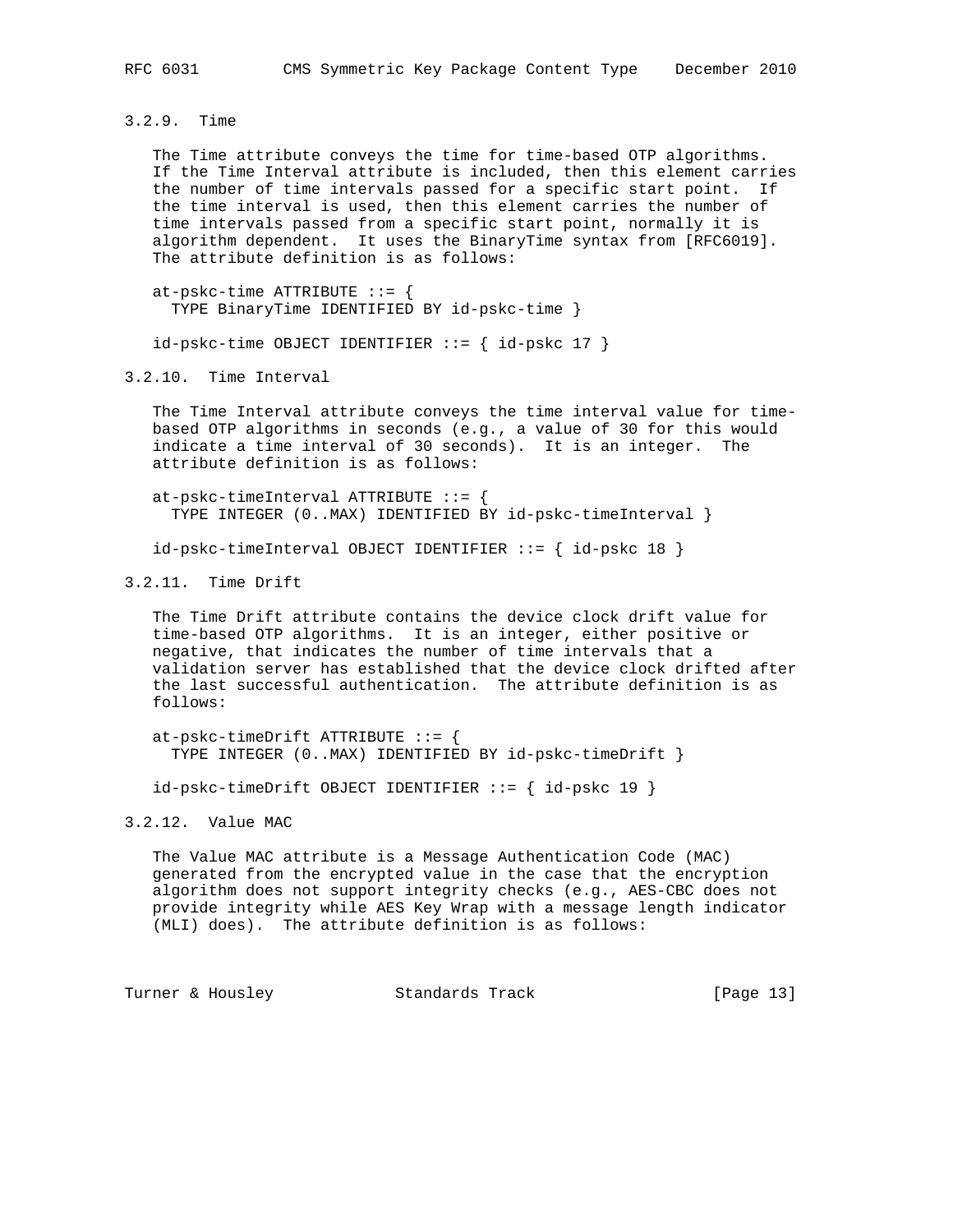at-pskc-valueMAC ATTRIBUTE ::= { TYPE ValueMac IDENTIFIED BY id-pskc-valueMAC }

 $id-pskc-valueMAC$  OBJECT IDENTIFIER  $::=$  {  $id-pskc$  20 }

 ValueMac ::= SEQUENCE { macAlgorithm UTF8String, mac UTF8String }

The fields in ValueMac have the following meanings:

- o macAlgorithm identifies the MAC algorithm used to generate the value placed in digest.
- o mac is the base64-encoded, as specified in Section 4 of [RFC4648], mac value.

3.2.13. Key User Id

 The Key User Id attribute indicates the user with whom the key is associated using a distinguished name, as defined in [RFC4514]. For example, UID=jsmith,DC=example,DC=net. The attribute definition is as follows:

 at-pskc-keyUserId ATTRIBUTE ::= { TYPE UTF8String IDENTIFIED BY id-pskc-keyUserId }

id-pskc-keyUserId OBJECT IDENTIFIER ::= { id-pskc 27 }

 As specified in [RFC6030], there are no semantics associated with this element, i.e., there are no checks enforcing that only a specific user can use this key. As such, this element is for informational purposes only.

#### 3.3. Key Policy Attributes

 Key policy attributes indicate a policy that can be attached to a key. These attributes are defined in the subsections that follow.

# 3.3.1. Key Start Date

 When included in sKeyAttrs, the Key Start Date attribute indicates the start of the key's validity period. The date MUST be represented in a form that matches the dateTime production in "canonical representation" [XMLSCHEMA]. Implementations SHOULD NOT rely on time resolution finer than milliseconds and MUST NOT generate time instants that specify leap seconds. The attribute definition is as follows:

Turner & Housley Standards Track [Page 14]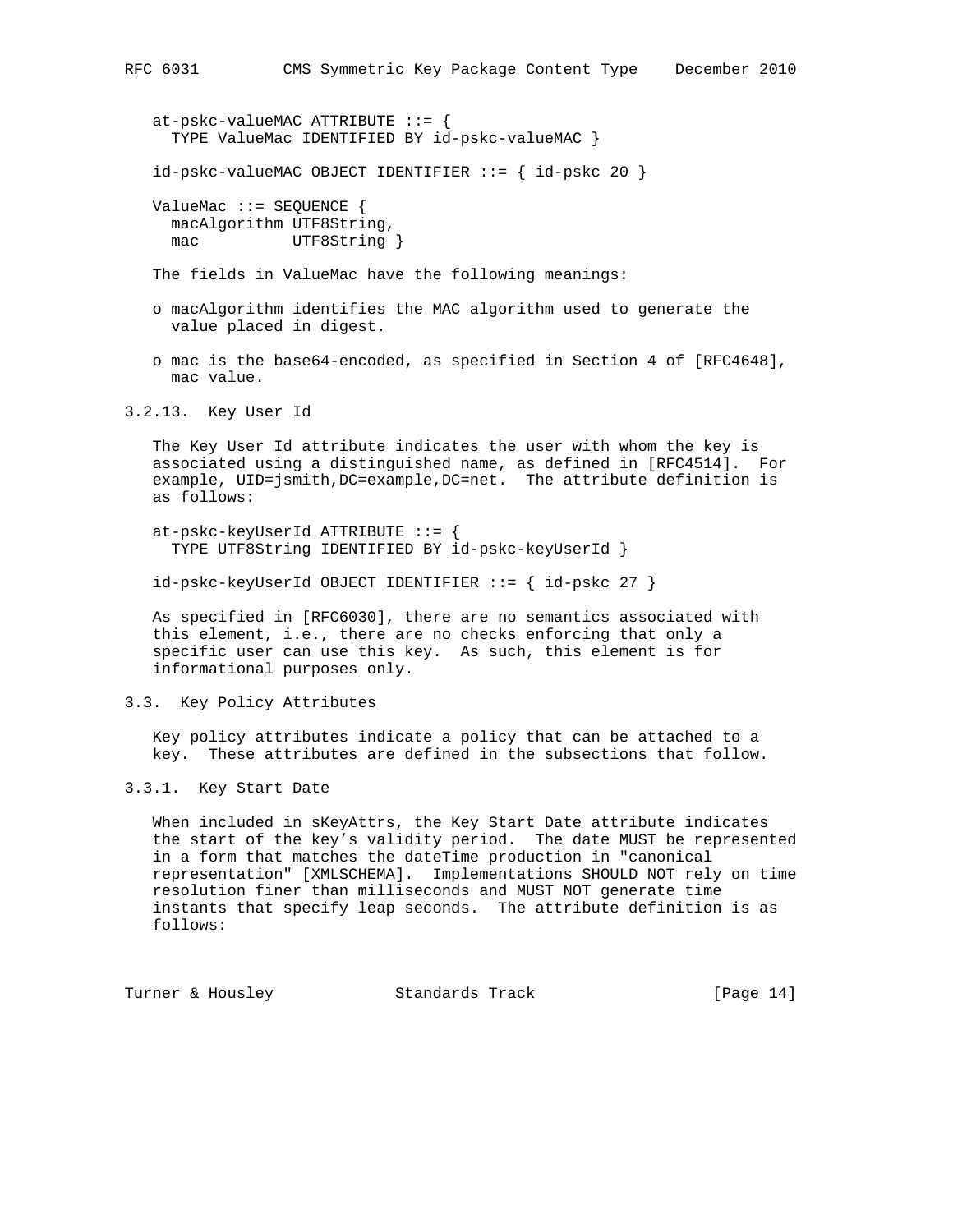at-pskc-keyStartDate ATTRIBUTE ::= { TYPE GeneralizedTime IDENTIFIED BY id-pskc-keyStartDate }

id-pskc-keyStartDate OBJECT IDENTIFIER ::= { id-pskc 21 }

3.3.2. Key Expiry Date

 When included in sKeyAttrs, the Key Expiry Date attribute indicates the end of the key's validity period. The date MUST be represented in a form that matches the dateTime production in "canonical representation" [XMLSCHEMA]. Implementations SHOULD NOT rely on time resolution finer than milliseconds and MUST NOT generate time instants that specify leap seconds. The attribute definition is as follows:

 at-pskc-keyExpiryDate ATTRIBUTE ::= { TYPE GeneralizedTime IDENTIFIED BY id-pskc-keyExpiryDate }

id-pskc-keyExpiryDate OBJECT IDENTIFIER ::= { id-pskc 22 }

3.3.3. Number of Transactions

 The Number of Transactions attribute indicates the maximum number of times a key carried within the package can be used. When this element is omitted, there is no restriction regarding the number of times a key can be used. The attribute definition is as follows:

 at-pskc-noOfTransactions ATTRIBUTE ::= { TYPE INTEGER (0..MAX) IDENTIFIED BY id-pskc-noOfTransactions }

 $id-pskc-noOfTransactions OBJECT IDENTIFIER ::= { id-pskc 23 }$ 

3.3.4. Key Usage

 The Key Usage attribute constrains the intended usage of the key. The recipient MUST enforce the key usage. The attribute definition is as follows:

 at-pskc-keyUsage ATTRIBUTE ::= { TYPE PSKCKeyUsages IDENTIFIED BY id-pskc-keyUsages }

id-pskc-keyUsages OBJECT IDENTIFIER ::= { id-pskc 24 }

PSKCKeyUsages ::= SEQUENCE OF PSKCKeyUsage

 PSKCKeyUsage ::= UTF8String ("OTP" | "CR" | "Encrypt" | "Integrity" | "Verify" | "Unlock" | "Decrypt" | "KeyWrap" | "Unwrap" | "Derive" | "Generate")

Turner & Housley **Standards Track** [Page 15]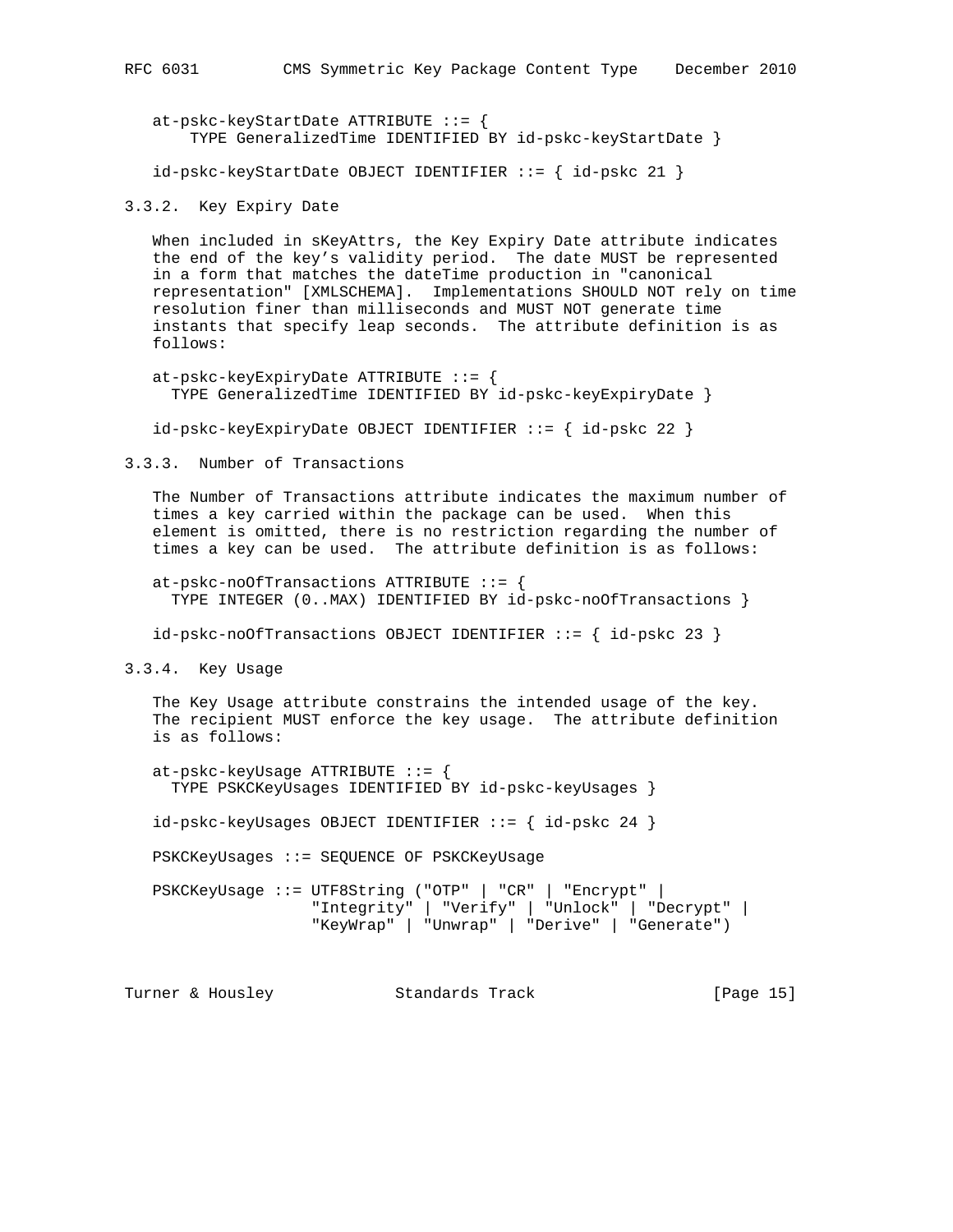The fields in PSKCKeyUsage have the following meanings:

- o OTP: The key MUST only be used for OTP generation.
- o CR: The key MUST only be used for Challenge/Response purposes.
- o Encrypt: The key MUST only be used for data encryption purposes.
- o Integrity: The key MUST only be used to generate a keyed message digest for data integrity or authentication purposes.
- o Verify: The key MUST only be used to verify a keyed message digest for data integrity or authentication purposes (is the converse of Integrity).
- o Unlock: The key MUST only be used for an inverse Challenge/Response in the case in which a user has locked the device by entering an incorrect PIN too many times (for devices with PIN-input capability).
- o Decrypt: The key MUST only be used for data decryption purposes.
- o KeyWrap: The key MUST only be used for key wrap purposes.
- o Unwrap: The key MUST only be used for key unwrap purposes.
- o Derive: The key MUST only be used with a key derivation function to derive a new key (see also Section 8.2.4 of [NIST800-57]).
- o Generate: The key MUST only be used to generate a new key based on a random number and the previous value of the key (see also Section 8.1.5.2.1 of [NIST800-57]).
- 3.3.5. PIN Policy

 The PIN Policy attribute allows policy about the PIN usage to be associated with the key. The attribute definition is as follows:

 at-pskc-pinPolicy ATTRIBUTE ::= { TYPE PINPolicy IDENTIFIED BY id-pskc-pinPolicy }

 $id-pskc-pinPolicy OBJECT IDENTIFYER ::= { id-pskc 25 }$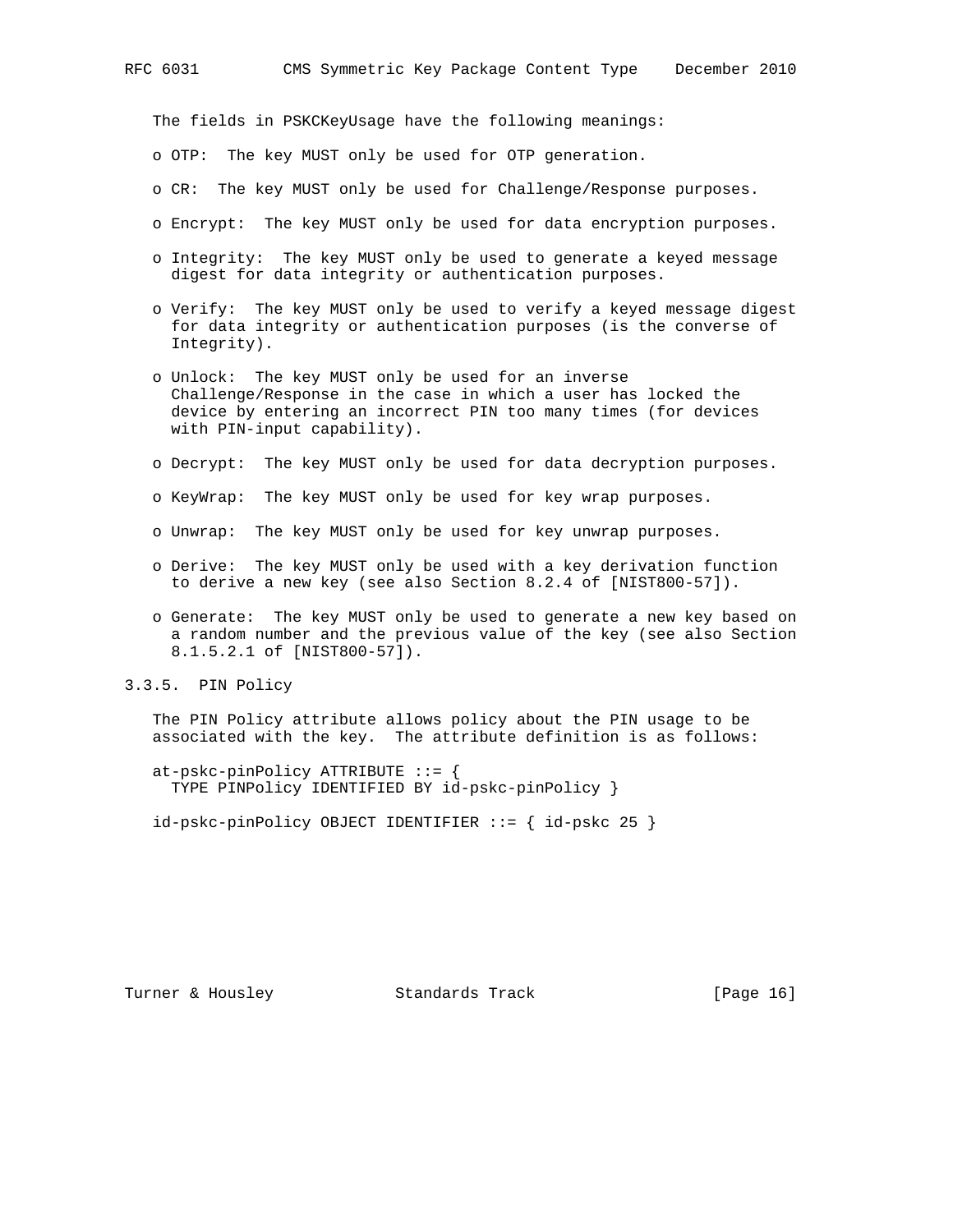| $PINPolicy :: = SEOUENCE$      |                                                             |
|--------------------------------|-------------------------------------------------------------|
| pinKeyId                       | [0] UTF8String OPTIONAL,                                    |
| pinUsaqeMode [1] PINUsaqeMode, |                                                             |
|                                | maxFailedAttempts [2] INTEGER (0MAX) OPTIONAL,              |
| minLength                      | [3] INTEGER (0MAX) OPTIONAL,                                |
| maxLength                      | [4] INTEGER (0MAX) OPTIONAL,                                |
| pinEncoding                    | [5] Encoding OPTIONAL }                                     |
|                                |                                                             |
|                                | PINUsageMode ::= UTF8String ("Local"   "Prepend"   "Append" |
|                                | "Algorithmic")                                              |

The fields in PIN Policy have the following meanings:

- o pinKeyId uniquely identifies the key held within this container that contains the value of the PIN that protects the key.
	- o pinUsageMode indicates the way the PIN is used during the usage of the key. The following values are defined in [RFC6030]: Local, Prepend, Append, and Algorithmic.
- o maxFailedAttempts indicates the maximum number of times the PIN may be entered incorrectly before it MUST NOT be possible to use the key anymore (reasonable values are in the positive integer range of at least 2 and no more than 10).
- o minLength indicates the minimum length of a PIN that can be set to protect the associated key. It MUST NOT be possible to set a PIN shorter than this value. If pinEncoding is 'DECIMAL', 'HEXADECIMAL', or 'ALPHANUMERIC', this value indicates the number of digits/ characters. If pinEncoding is 'BASE64' or 'BINARY', this value indicates the number of bytes of the unencoded value.
- o maxLength indicates the maximum length of a PIN that can be set to protect this key. It MUST NOT be possible to set a PIN longer than this value. If pinEncoding is 'DECIMAL', 'HEXADECIMAL', or 'ALPHANUMERIC', this value indicates the number of digits/characters. If the pinEncoding is 'BASE64' or 'BINARY', this value indicates the number of bytes of the unencoded value.
- o pinEncoding is based on Encoding, which is defined in Section 3.2.7, and specifies encoding of the PIN and MUST be one of the following values: DECIMAL, HEXADECIMAL, ALPHANUMERIC, BASE64, or BINARY.

 If pinUsageMode is set to "Local", then the device MUST enforce the restriction indicated in maxFailedAttempts, minLength, maxLength, and pinEncoding; otherwise, it MUST be enforced on the server side.

Turner & Housley Standards Track [Page 17]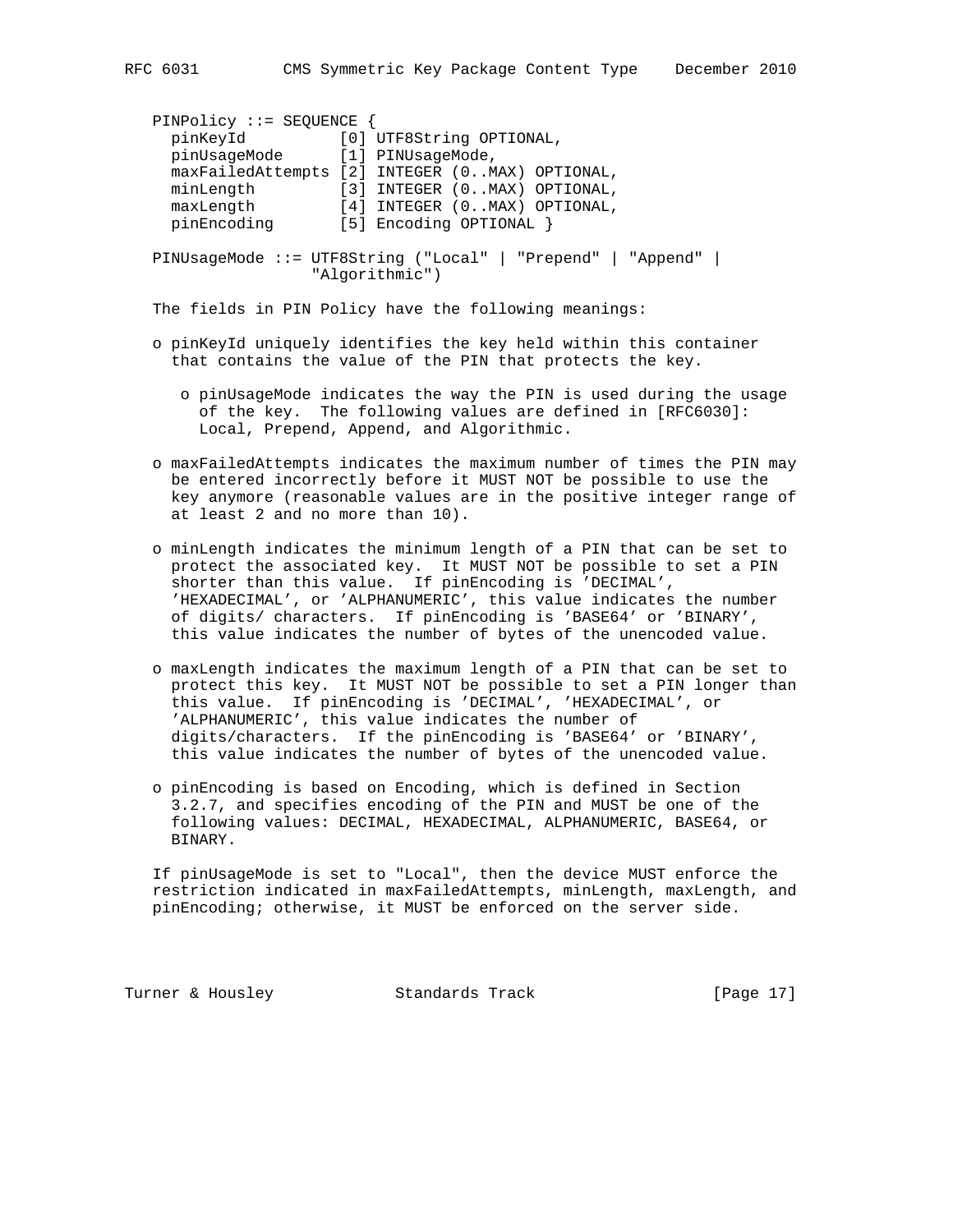## 4. Key Encoding

 Two parties receiving the same key as an sKey OCTET STRING must make use of the key in exactly the same way in order to interoperate. To ensure that this occurs, it is necessary to define a correspondence between the abstract syntax of sKey and the notation in the standard algorithm description that defines how the key is used. The next sections establish that correspondence for the AES algorithm [FIPS197] and the Triple Data Encryption Algorithm (TDEA or Triple DES) [SP800-67].

## 4.1. AES Key Encoding

 [FIPS197], Section 5.2, titled "Key Expansion", uses the input key as an array of bytes indexed starting at 0. The first octet of sKey SHALL become the key byte in the AES, labeled index 0 in [FIPS197]; the succeeding octets of sKey SHALL become key bytes in AES, in increasing index order.

 Proper parsing and key load of the contents of sKey for AES SHALL be determined by using the following sKey OCTET STRING to generate and match the key expansion test vectors in [FIPS197], Appendix A, for AES Cipher Key: 2b 7e 15 16 28 ae d2 a6 ab f7 15 88 09 cf 4f 3c

Tag Length Value<br>04 16 2b 7e 04 16 2b 7e 15 16 28 ae d2 a6 ab f7 15 88 09 cf 4f 3c

# 4.2. Triple-DES Key Encoding

 A Triple-DES key consists of three keys for the cryptographic engine (Key1, Key2, and Key3) that are each 64 bits (56 key bits and 8 parity bits); the three keys are also collectively referred to as a key bundle [SP800-67]. A key bundle may employ either two or three independent keys. When only two independent keys are employed (called two-key Triple DES), the same value is used for Key1 and Key3.

 Each key in a Triple-DES key bundle is expanded into a key schedule according to a procedure defined in [SP800-67], Appendix A. That procedure numbers the bits in the key from 1 to 64, with number 1 being the leftmost, or most significant bit (MSB). The first octet of sKey SHALL be bits 1 through 8 of Key1 with bit 1 being the MSB. The second octet of sKey SHALL be bits 9 through 16 of Key1, and so forth, so that the trailing octet of sKey SHALL be bits 57 through 64 of Key3 (or Key2 for two-key Triple DES).

Turner & Housley Standards Track [Page 18]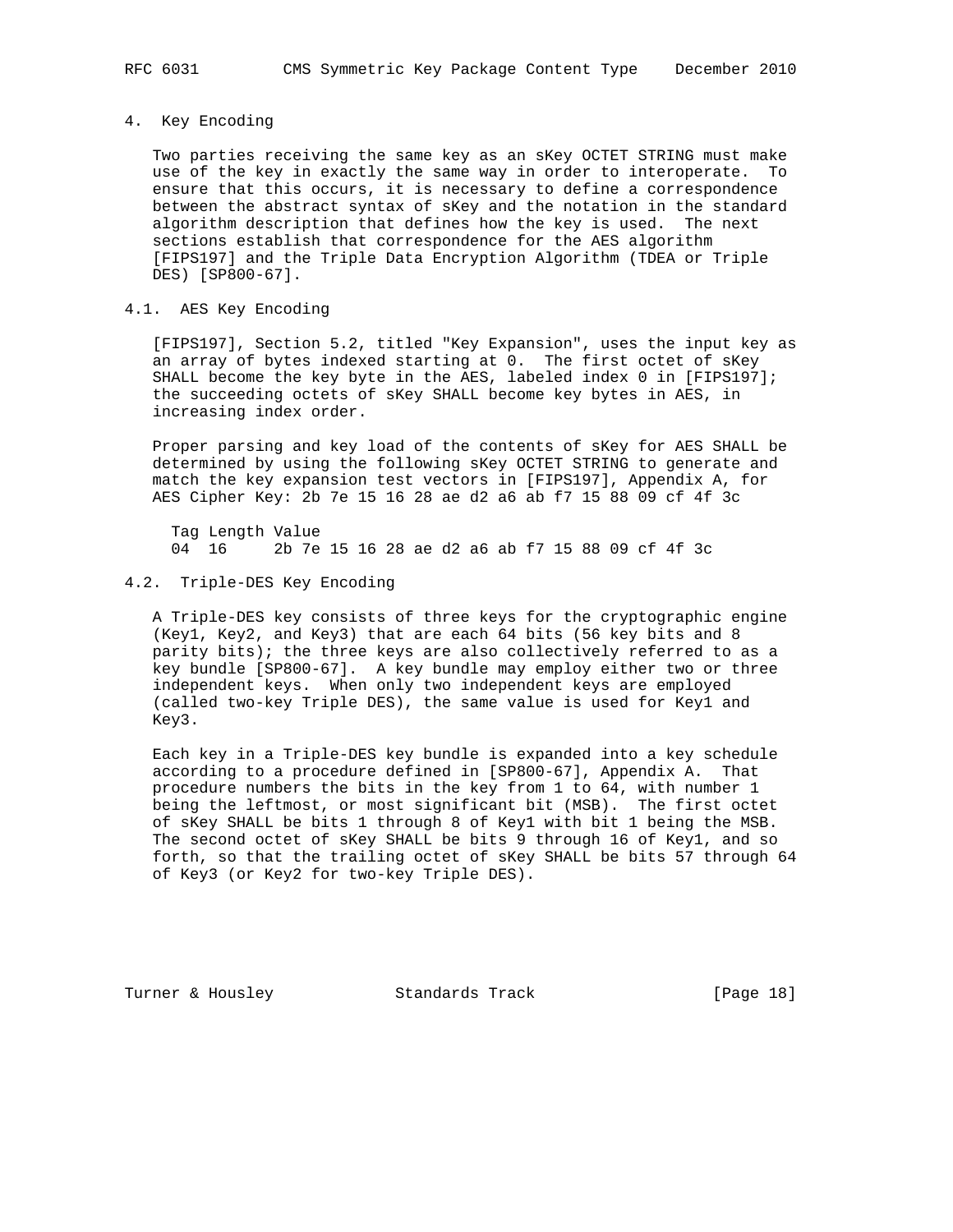Proper parsing and key load of the contents of sKey for Triple DES SHALL be determined by using the following sKey OCTET STRING to generate and match the key expansion test vectors in [SP800-67], Appendix B, for the key bundle:

Key1 = 0123456789ABCDEF

Key2 = 23456789ABCDEF01

Key3 = 456789ABCDEF0123

Tag Length Value<br>04 24 01234! 04 24 0123456789ABCDEF 23456789ABCDEF01 456789ABCDEF0123

5. Security Considerations

 Implementers of this protocol are strongly encouraged to consider generally accepted principles of secure key management when integrating this capability within an overall security architecture.

 The symmetric key package contents are not protected. This content type can be combined with a security protocol to protect the contents of the package. One possibility is to include this content type in place of a PSKC package in [RFC6063] exchanges. In this case, the algorithm requirements are found in those documents. Another possibility is to encapsulate this content type in a CMS [RFC5652] protecting content type.

6. IANA Considerations

 This document makes use of object identifiers to identify a CMS content type (Appendix A.1), the ASN.1 version of the PSKC attributes (Appendix A.2), and the ASN.1 modules found in Appendix A.1 and A.2.

 All OIDs are registered in an arc delegated by RSADSI to the SMIME Working Group.

- 7. References
- 7.1. Normative References
	- [FIPS197] National Institute of Standards. "FIPS Pub 197: Advanced Encryption Standard (AES)", 26 November 2001.
	- [IANAPENREG] IANA, "Private Enterprise Numbers", <http://www.iana.org>.

Turner & Housley Standards Track [Page 19]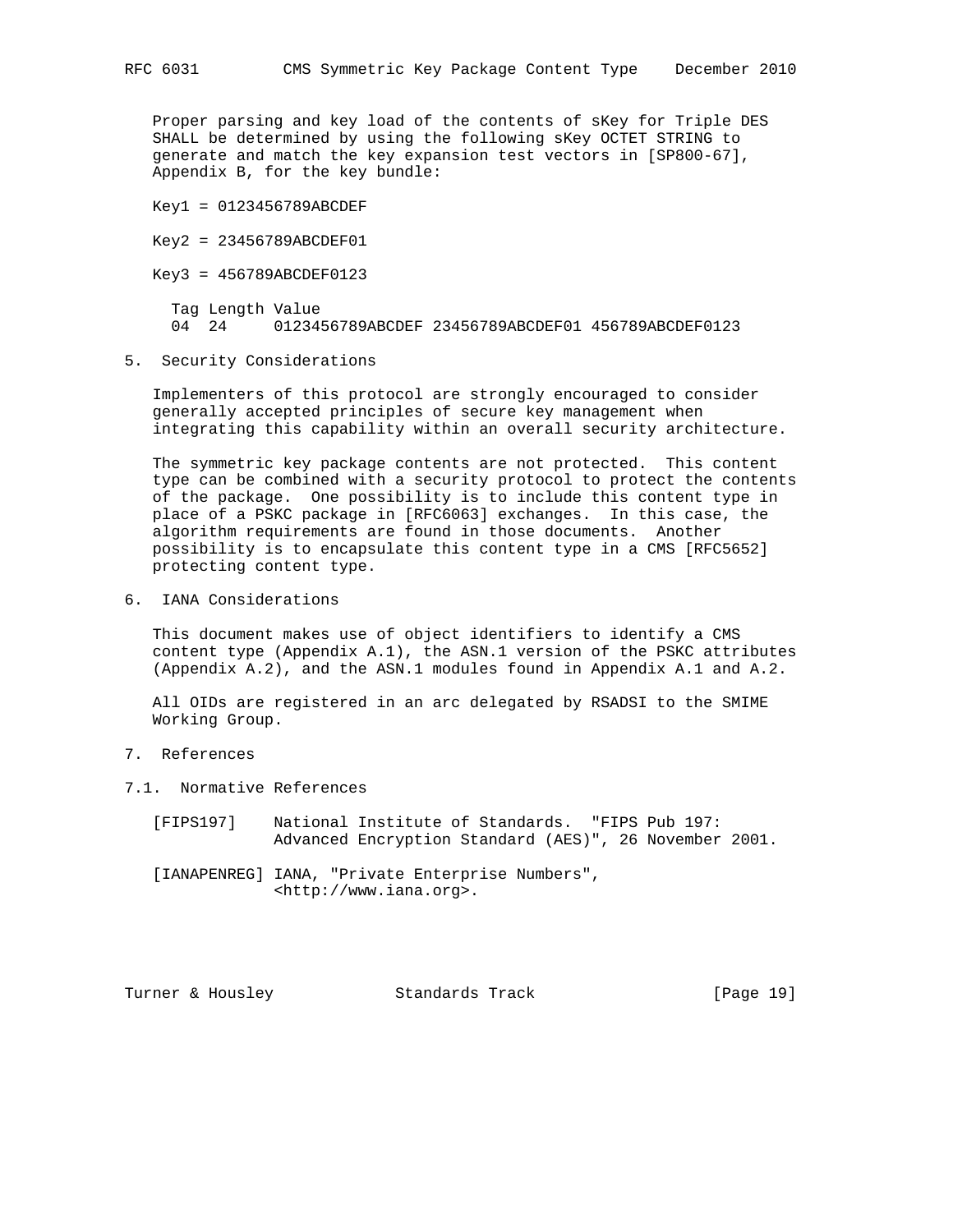RFC 6031 CMS Symmetric Key Package Content Type December 2010

- [ISOIEC7812] ISO, "ISO/IEC 7812-1:2006 Identification cards -- Identification of issuers -- Part 1: Numbering system", October 2006, <http://www.iso.org/iso/iso\_catalogue/ catalogue\_tc/catalogue\_detail.htm?csnumber=39698>.
- [OATHMAN] OATH, "List of OATH Manufacturer Prefixes (omp)", April 2009, <http://www.openauthentication.org/ oath-id/prefixes>.
- [RFC2119] Bradner, S., "Key words for use in RFCs to Indicate Requirement Levels", BCP 14, RFC 2119, March 1997.
- [RFC3629] Yergeau, F., "UTF-8, a transformation format of ISO 10646", STD 63, RFC 3629, November 2003.
- [RFC4514] Zeilenga, K., Ed., "Lightweight Directory Access Protocol (LDAP): String Representation of Distinguished Names", RFC 4514, June 2006.
- [RFC4648] Josefsson, S., "The Base16, Base32, and Base64 Data Encodings", RFC 4648, October 2006.
- [RFC5646] Phillips, A., Ed., and M. Davis, Ed., "Tags for Identifying Languages", BCP 47, RFC 5646, September 2009.
- [RFC5911] Hoffman, P. and J. Schaad, "New ASN.1 Modules for Cryptographic Message Syntax (CMS) and S/MIME", RFC 5911, June 2010.
- [RFC5912] Hoffman, P. and J. Schaad, "New ASN.1 Modules for the Public Key Infrastructure Using X.509 (PKIX)", RFC 5912, June 2010.
- [RFC6019] Housley, R., "BinaryTime: An Alternate Format for Representing Date and Time in ASN.1", RFC 6019, September 2010.
- [RFC6030] Hoyer, P., Pei, M., and S. Machani, "Portable Symmetric Key Container (PSKC)", RFC 6030, October 2010.
- [SP800-67] National Institute of Standards and Technology, "NIST Special Publication 800-67 Version 1.1: Recommendation for the Triple Data Encryption Algorithm (TDEA) Block Cipher", NIST Special Publication 800-67, May 2008.

Turner & Housley Standards Track [Page 20]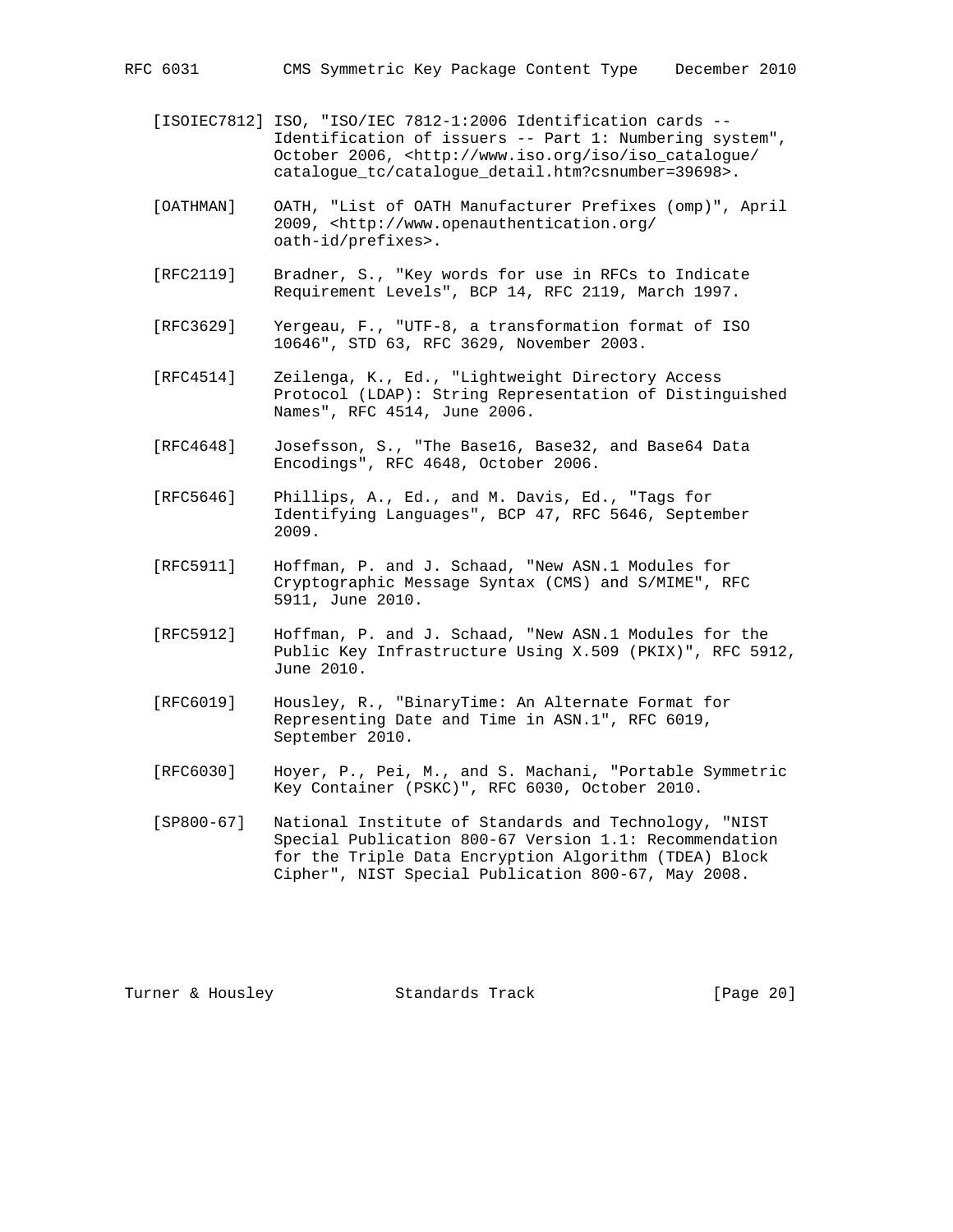| RFC 6031 |  | CMS Symmetric Key Package Content Type |  |  |  |  | December 2010 |  |
|----------|--|----------------------------------------|--|--|--|--|---------------|--|
|----------|--|----------------------------------------|--|--|--|--|---------------|--|

- [X.680] ITU-T Recommendation X.680 (2002) | ISO/IEC 8824- 1:2002. Information Technology - Abstract Syntax Notation One.
- [X.681] ITU-T Recommendation X.681 (2002) | ISO/IEC 8824- 2:2002. Information Technology - Abstract Syntax Notation One: Information Object Specification.
- [X.682] ITU-T Recommendation X.682 (2002) | ISO/IEC 8824- 3:2002. Information Technology - Abstract Syntax Notation One: Constraint Specification.
- [X.683] ITU-T Recommendation X.683 (2002) | ISO/IEC 8824- 4:2002. Information Technology - Abstract Syntax Notation One: Parameterization of ASN.1 Specifications.
- [X.690] ITU-T Recommendation X.690 (2002) | ISO/IEC 8825- 1:2002. Information Technology - ASN.1 encoding rules: Specification of Basic Encoding Rules (BER), Canonical Encoding Rules (CER) and Distinguished Encoding Rules (DER).
- [XMLSCHEMA] Malhotra, A. and P. Biron, "XML Schema Part 2: Datatypes Second Edition", World Wide Web Consortium Recommendation REC-xmlschema-2-20041082, October 2004, <http://www.w3.org/TR/2004/REC-xmlschema-2-20041028>.
- 7.2. Informative References
	- [NIST800-57] National Institute of Standards and Technology, "NIST Special Publication 800-57, Recommendation for Key Management - Part 1: General (Revised)", NIST Special Publication 800-57, March 2007.
	- [RFC5652] Housley, R., "Cryptographic Message Syntax (CMS)", STD 70, RFC 5652, September 2009.
	- [RFC6063] Doherty, A., Pei, M., Machani, S., and M. Nystrom, "Dynamic Symmetric Key Provisioning Protocol (DSKPP)", RFC 6063, December 2010.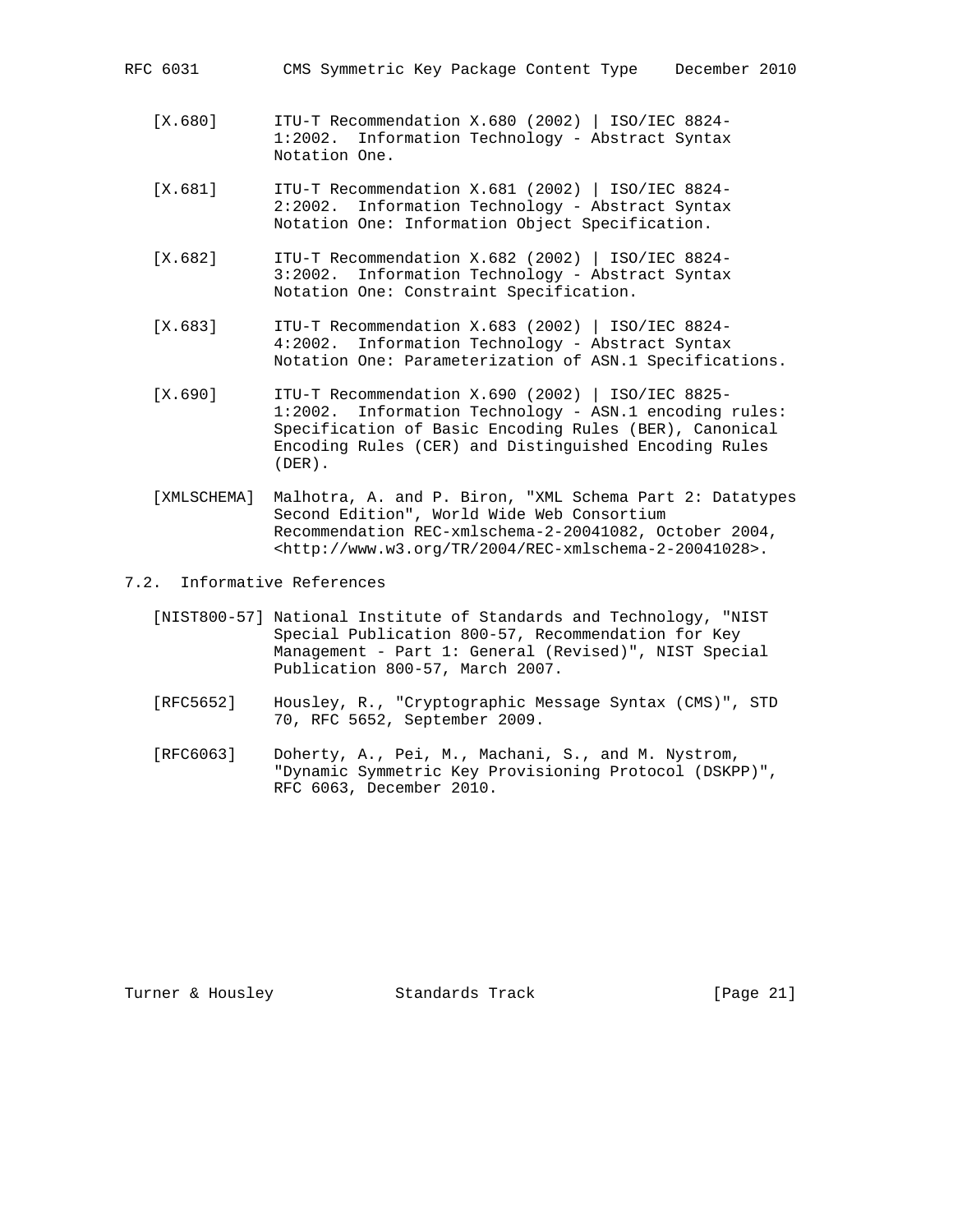```
RFC 6031 CMS Symmetric Key Package Content Type December 2010
Appendix A. ASN.1 Module
    This appendix provides the normative ASN.1 definitions for the
    structures described in this specification using ASN.1 as defined in
   [X.680], [X.681], [X.682], and [X.683].
A.1. Symmetric Key Package ASN.1 Module
    SymmetricKeyPackageModulev1
     \{\text{iso}(1) \text{ member-body}(2) \text{ us}(840) \text{ rsadsi}(113549) \text{ pkcs}(1) \text{ pkcs-9}(9)\}smime(16) modules(0) id-mod-symmetricKeyPkgV1(33) }
    DEFINITIONS IMPLICIT TAGS ::=
    BEGIN
    -- EXPORTS ALL
    IMPORTS
   -- From New PKIX ASN.1 [RFC5912]
    ATTRIBUTE
      FROM PKIX-CommonTypes-2009
       \{ iso(1) <i>identified-organization(3) <math> dod(6) <i>internet(1)</i>security(5) mechanisms(5) pkix(7) id-mod(0)
          id-mod-pkixCommon-02(57) }
   -- From New SMIME ASN.1 [RFC5911]
    CONTENT-TYPE, Attribute{}
      FROM CryptographicMessageSyntax-2009
        \{\text{iso}(1) \text{ member-body}(2) \text{ us}(840) \text{ rsadsi}(113549) \text{ pkcs}(1) \text{ pkcs-9}(9) smime(16) modules(0) id-mod-cms-2004-02(41) }
    ;
     ContentSet CONTENT-TYPE ::= {
        ct-symmetric-key-package,
         ... -- Expect additional content types --
      }
      ct-symmetric-key-package CONTENT-TYPE ::=
         { TYPE SymmetricKeyPackage IDENTIFIED BY id-ct-KP-sKeyPackage }
      id-ct-KP-sKeyPackage OBJECT IDENTIFIER ::=
        \{\text{iso}(1) \text{ member-body}(2) \text{ us}(840) \text{ rsadsi}(113549) \text{ pkcs}(1) \text{ pkcs}(9)\} smime(16) ct(1) 25 }
```
Turner & Housley Standards Track [Page 22]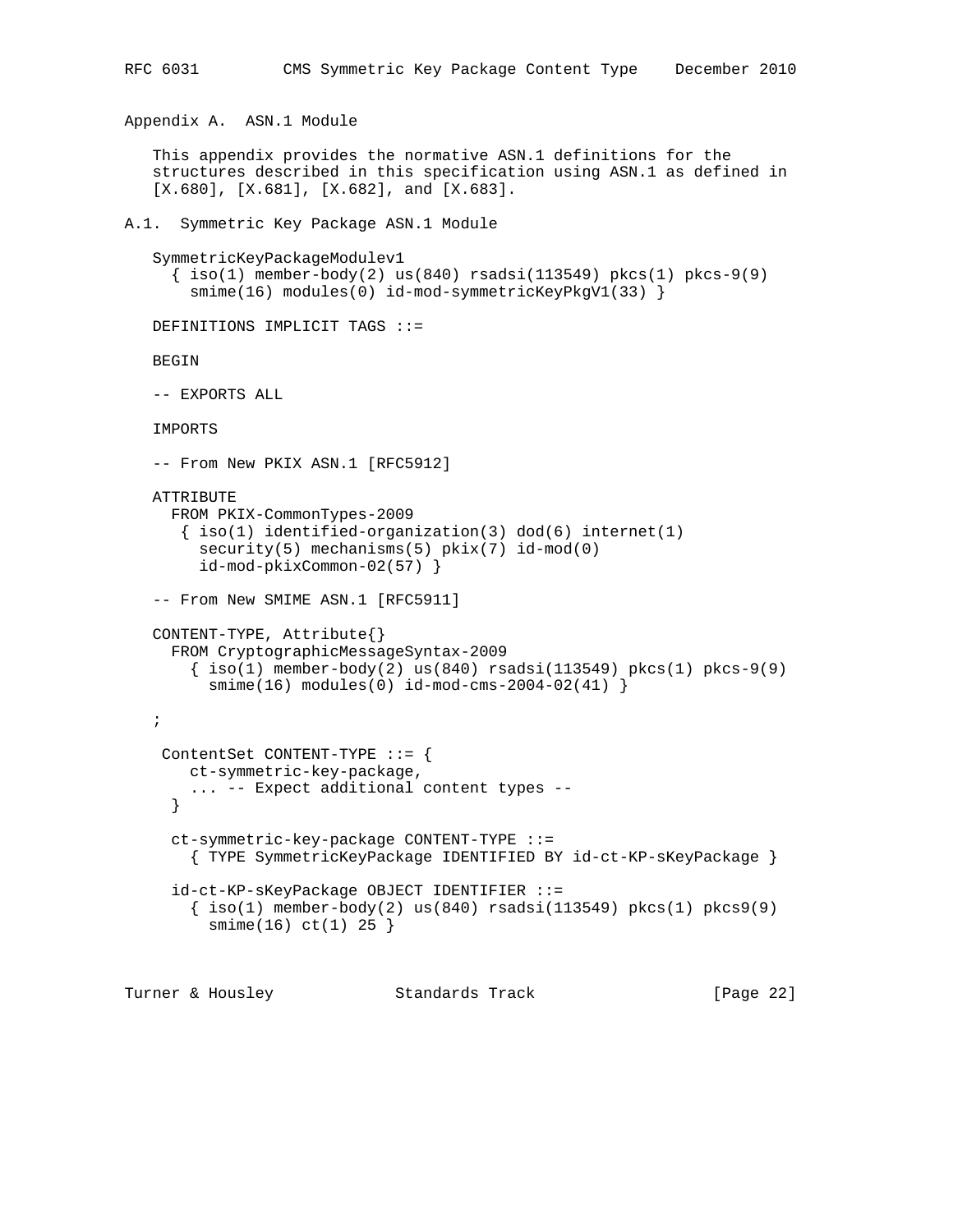```
 SymmetricKeyPackage ::= SEQUENCE {
       version KeyPkgVersion DEFAULT v1,
        sKeyPkgAttrs [0] SEQUENCE SIZE (1..MAX) OF Attribute
                                         {{ SKeyPkgAttributes }} OPTIONAL,
       sKeys SymmetricKeys,
        ... }
      SymmetricKeys ::= SEQUENCE SIZE (1..MAX) OF OneSymmetricKey
      OneSymmetricKey ::= SEQUENCE {
        sKeyAttrs SEQUENCE SIZE (1..MAX) OF Attribute
                                      {{ SKeyAttributes }} OPTIONAL,
        sKey OCTET STRING OPTIONAL }
        ( WITH COMPONENTS { ..., sKeyAttrs PRESENT } |
         WITH COMPONENTS \{ \ldots, \text{ sKey PRESENT } \} )
     KeyPkgVersion ::= INTEGER \{ v1(1) \} ( v1, ... ) SKeyPkgAttributes ATTRIBUTE ::= { ... }
      SKeyAttributes ATTRIBUTE ::= { ... }
    END
A.2. PSKC ASN.1 Module
    PSKCAttributesModule
     \{\text{iso}(1) \text{ member-body}(2) \text{ us}(840) \text{ rsadsi}(113549) \text{ pkcs}(1) \text{ pkcs-9}(9)smime(16) modules(0) id-mod-pskcAttributesModule(53) }
    DEFINITIONS IMPLICIT TAGS ::=
    BEGIN
    -- EXPORTS ALL
    IMPORTS
   -- From New PKIX ASN.1 [RFC5912]
    ATTRIBUTE
     FROM PKIX-CommonTypes-2009
      \{ iso(1) <i>identified-organization(3) <math> dod(6) <i>internet(1)</i>security(5) mechanisms(5) pkix(7) id-mod(0)
         id-mod-pkixCommon-02(57) }
```
Turner & Housley Standards Track [Page 23]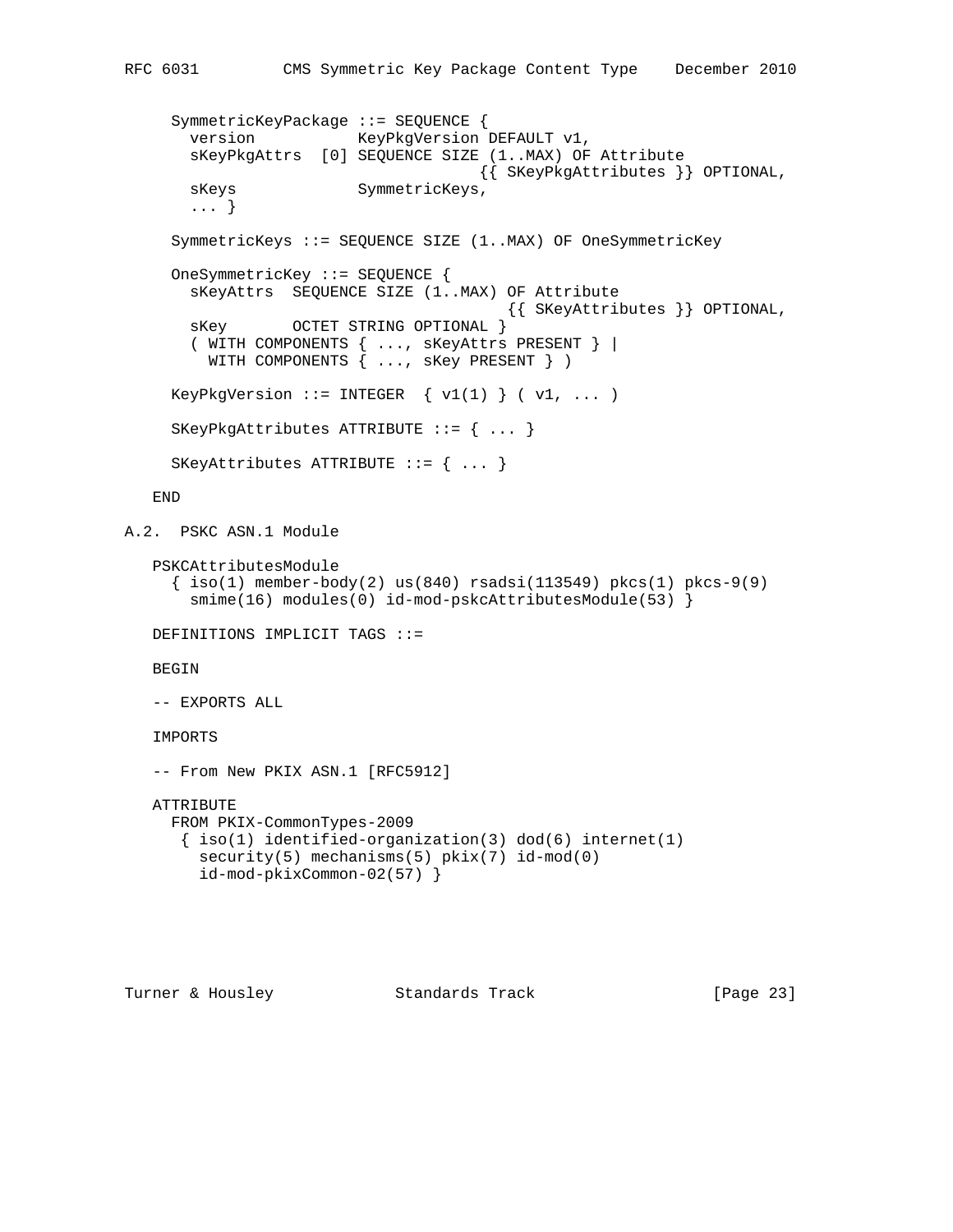```
 -- From BinaryTime [RFC6019]
   BinaryTime
      FROM BinarySigningTimeModule
       \{ iso(1) member-body(2) us(840) rsadsi(113549) pkcs(1) pkcs-9(9)
         smime(16) modules(0) id-mod-binarySigningTime(27) }
  -- From New SMIME ASN.1 [RFC5911]
   id-smime
     FROM SecureMimeMessageV3dot1-2009
      \{\text{iso}(1) \text{ member-body}(2) \text{ us}(840) \text{ rsadsi}(113549) \text{ pkcs}(1) \text{ pkcs-9}(9) smime(16) modules(0) id-mod-msg-v3dot1-02(39) }
   ;
 --
   -- PSKC Attributes OIDs are taken from the SMIME Arc.
  - -id-pskc OBJECT IDENTIFIER ::= { id-smime 12 }
 --
   -- Merge SKeyPKGAttributes to the set of attributes for sKeyPkgAttrs
  - SKeyPkgAttributes ATTRIBUTE ::= {
     at-pskc-manufacturer | at-pskc-serialNo | at-pskc-model |
     at-pskc-issueNo | at-pskc-deviceBinding |
     at-pskc-deviceStartDate | at-pskc-deviceExpiryDate |
     at-pskc-moduleId | at-pskc-deviceUserId, ... }
- -- Merge SKeyAttributes to the set of attributes for sKeyAttrs
 --
   SKeyAttributes ATTRIBUTE ::= {
     at-pskc-keyId | at-pskc-algorithm | at-pskc-issuer |
 at-pskc-keyProfileId | at-pskc-keyReference |
 at-pskc-friendlyName | at-pskc-algorithmParameters |
     at-pskc-counter | at-pskc-time | at-pskc-timeInterval |
     at-pskc-timeDrift | at-pskc-valueMAC | at-pskc-keyUserId |
     at-pskc-keyStartDate | at-pskc-keyExpiryDate |
     at-pskc-numberOfTransactions | at-pskc-keyUsage |
     at-pskc-pinPolicy, ... }
   at-pskc-manufacturer ATTRIBUTE ::= {
     TYPE UTF8String IDENTIFIED BY id-pskc-manufacturer }
```
Turner & Housley Standards Track [Page 24]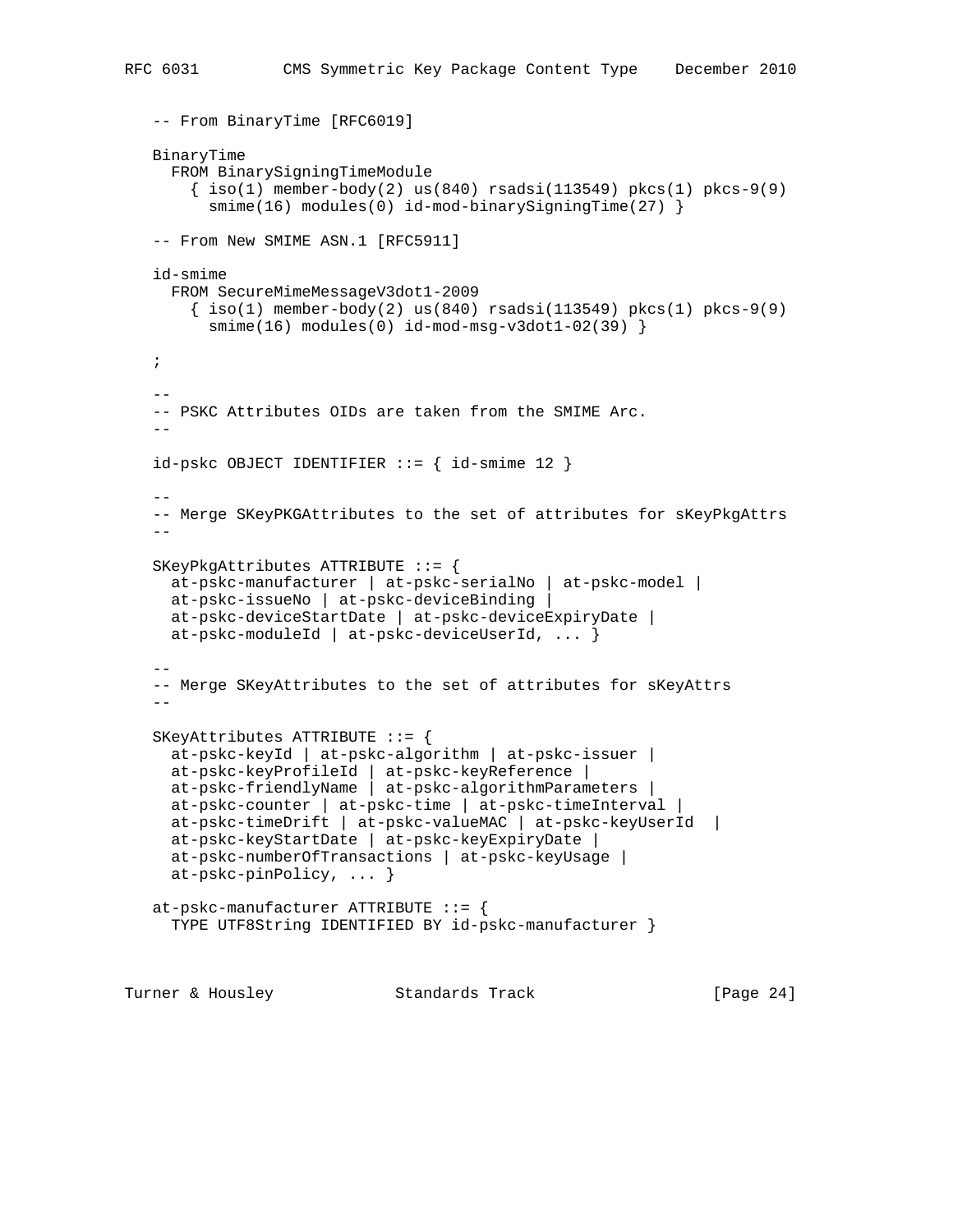```
 id-pskc-manufacturer OBJECT IDENTIFIER ::= { id-pskc 1 }
 at-pskc-serialNo ATTRIBUTE ::= {
   TYPE UTF8String IDENTIFIED BY id-pskc-serialNo }
 id-pskc-serialNo OBJECT IDENTIFIER ::= { id-pskc 2 }
at-pskc-model ATTRIBUTE ::= {
   TYPE UTF8String IDENTIFIED BY id-pskc-model }
 id-pskc-model OBJECT IDENTIFIER ::= { id-pskc 3 }
 at-pskc-issueNo ATTRIBUTE ::= {
  TYPE UTF8String IDENTIFIED BY id-pskc-issueNo }
 id-pskc-issueNo OBJECT IDENTIFIER ::= { id-pskc 4 }
 at-pskc-deviceBinding ATTRIBUTE ::= {
  TYPE UTF8String IDENTIFIED BY id-pskc-deviceBinding }
id-pskc-deviceBinding OBJECT IDENTIFYER ::= { id-pskc 5 } at-pskc-deviceStartDate ATTRIBUTE ::= {
   TYPE GeneralizedTime IDENTIFIED BY id-pskc-deviceStartDate }
id-pskc-deviceStartDate OBJECT IDENTIFIER ::= { id-pskc 6 } at-pskc-deviceExpiryDate ATTRIBUTE ::= {
  TYPE GeneralizedTime IDENTIFIED BY id-pskc-deviceExpiryDate }
 id-pskc-deviceExpiryDate OBJECT IDENTIFIER ::= { id-pskc 7 }
at-pskc-moduleId ATTRIBUTE ::= {
   TYPE UTF8String IDENTIFIED BY id-pskc-moduleId }
id-pskc-moduleId OBJECT IDENTIFIER ::=\{ id-pskc 8 \}at-pskc-deviceUserId ATTRIBUTE ::= {
  TYPE UTF8String IDENTIFIED BY id-pskc-deviceUserId }
 id-pskc-deviceUserId OBJECT IDENTIFIER ::= { id-pskc 26 }
 at-pskc-keyId ATTRIBUTE ::= {
  TYPE UTF8String IDENTIFIED BY id-pskc-keyId }
id-pskc-keyId OBJECT IDENTIFIER ::= { id-pskc 9 }
```
Turner & Housley Standards Track [Page 25]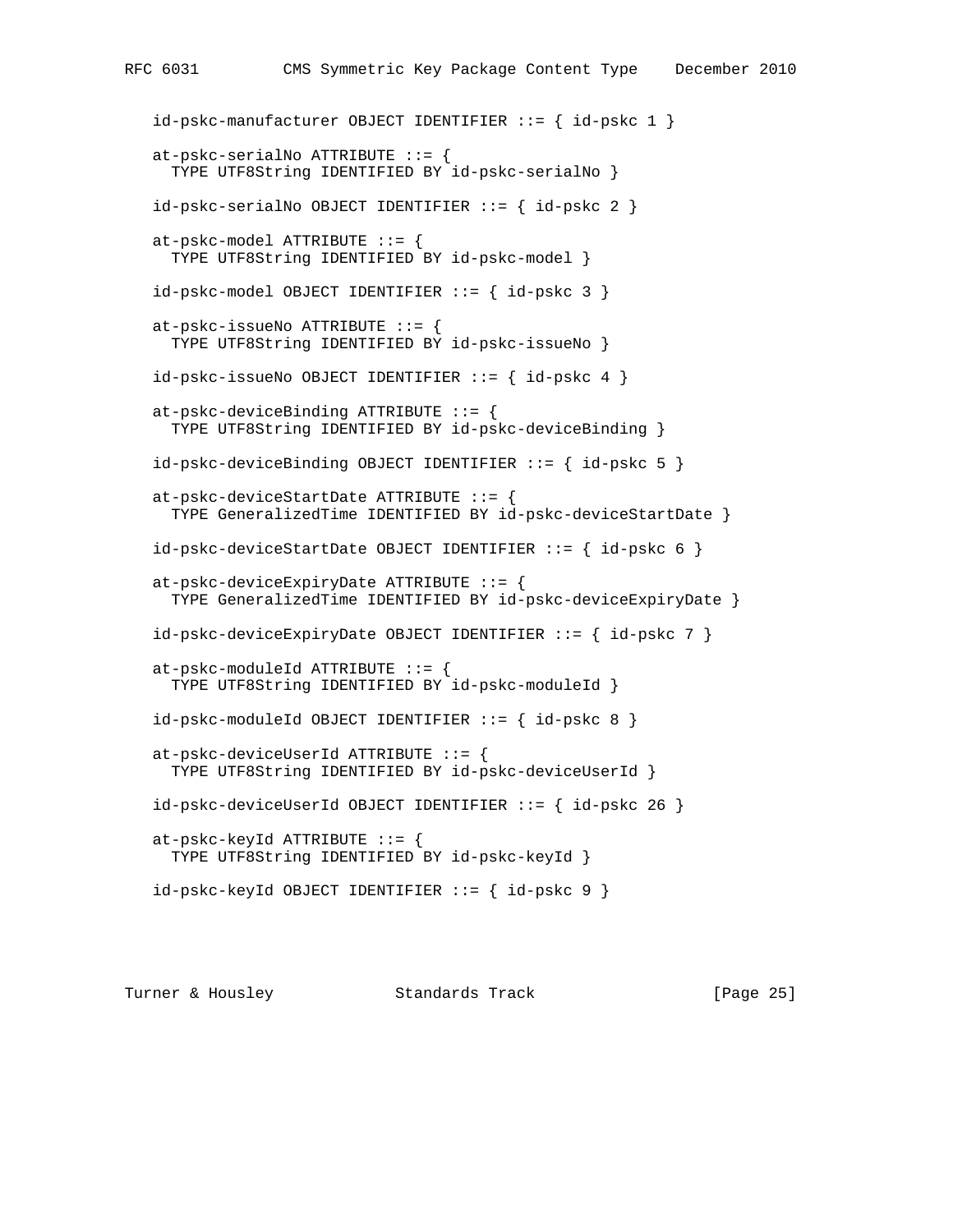```
at-pskc-algorithm ATTRIBUTE ::= {
     TYPE UTF8String IDENTIFIED BY id-pskc-algorithm }
  id-pskc-algorithms OBJECT IDENTIFIER ::= { id-pskc 10 }
   at-pskc-issuer ATTRIBUTE ::= {
     TYPE UTF8String IDENTIFIED BY id-pskc-issuer }
   id-pskc-issuer OBJECT IDENTIFIER ::= { id-pskc 11 }
   at-pskc-keyProfileId ATTRIBUTE ::= {
     TYPE UTF8String IDENTIFIED BY id-pskc-keyProfileId }
   id-pskc-keyProfileId OBJECT IDENTIFIER ::= { id-pskc 12 }
   at-pskc-keyReference ATTRIBUTE ::= {
     TYPE UTF8String IDENTIFIED BY id-pskc-keyReference }
   id-pskc-keyReference OBJECT IDENTIFIER ::= { id-pskc 13 }
   at-pskc-friendlyName ATTRIBUTE ::= {
     TYPE FriendlyName IDENTIFIED BY id-pskc-friendlyName }
   id-pskc-friendlyName OBJECT IDENTIFIER ::= { id-pskc 14 }
   FriendlyName ::= SEQUENCE {
    friendlyName UTF8String,
     friendlyNameLangTag UTF8String OPTIONAL }
  at-pskc-algorithmParameters ATTRIBUTE ::= {
     TYPE PSKCAlgorithmParameters
     IDENTIFIED BY id-pskc-algorithmParameters }
   id-pskc-algorithmParameters OBJECT IDENTIFIER ::= { id-pskc 15 }
   PSKCAlgorithmParameters ::= CHOICE {
    suite UTF8String,
     challengeFormat [0] ChallengeFormat,
     responseFormat [1] ResponseFormat,
     ... }
   ChallengeFormat ::= SEQUENCE {
     encoding Encoding,
     checkDigit BOOLEAN DEFAULT FALSE,
min INTEGER (0..MAX),
max INTEGER (0..MAX),
     ... }
```
Turner & Housley Standards Track [Page 26]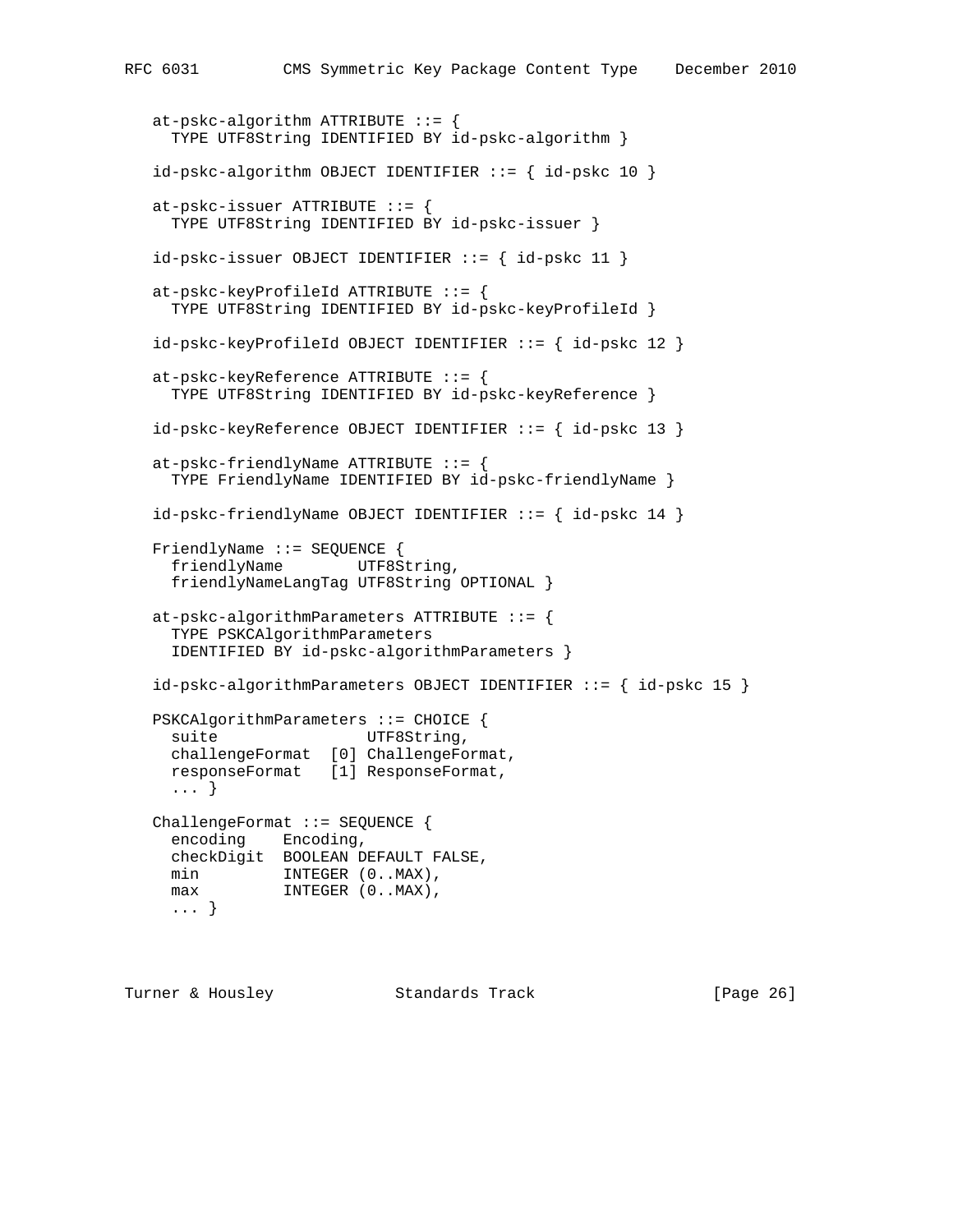```
 Encoding ::= UTF8String ("DECIMAL" | "HEXADECIMAL" |
              "ALPHANUMERIC" | "BASE64" | "BINARY" )
 ResponseFormat ::= SEQUENCE {
  encoding Encoding,
  length INTEGER (0..MAX),
   checkDigit BOOLEAN DEFAULT FALSE,
   ... }
at-pskc-counter ATTRIBUTE ::= {
   TYPE INTEGER (0..MAX) IDENTIFIED BY id-pskc-counter }
id-pskc-counter OBJECT IDENTIFYER ::= { id-pskc 16 }at-pskc-time ATTRIBUTE ::= {
  TYPE BinaryTime IDENTIFIED BY id-pskc-time }
id-pskc-time OBJECT IDENTIFIER ::= { id-pskc 17 }at-pskc-timeInterval ATTRIBUTE ::= {
   TYPE INTEGER (0..MAX) IDENTIFIED BY id-pskc-timeInterval }
 id-pskc-timeInterval OBJECT IDENTIFIER ::= { id-pskc 18 }
at-pskc-timeDrift ATTRIBUTE ::= {
   TYPE INTEGER (0..MAX) IDENTIFIED BY id-pskc-timeDrift }
 id-pskc-timeDrift OBJECT IDENTIFIER ::= { id-pskc 19 }
at-pskc-valueMAC ATTRIBUTE ::= {
  TYPE ValueMac IDENTIFIED BY id-pskc-valueMAC }
id-pskc-valueMAC OBJECT IDENTIFIER ::= { id-pskc 20 }
 ValueMac ::= SEQUENCE {
  macAlgorithm UTF8String,
  mac UTF8String }
 at-pskc-keyUserId ATTRIBUTE ::= {
   TYPE UTF8String IDENTIFIED BY id-pskc-keyUserId }
 id-pskc-keyUserId OBJECT IDENTIFIER ::= { id-pskc 27 }
 at-pskc-keyStartDate ATTRIBUTE ::= {
  TYPE GeneralizedTime IDENTIFIED BY id-pskc-keyStartDate }
id-pskc-keyStartDate OBJECT IDENTIFIER ::= { id-pskc 21 }
```
Turner & Housley Standards Track [Page 27]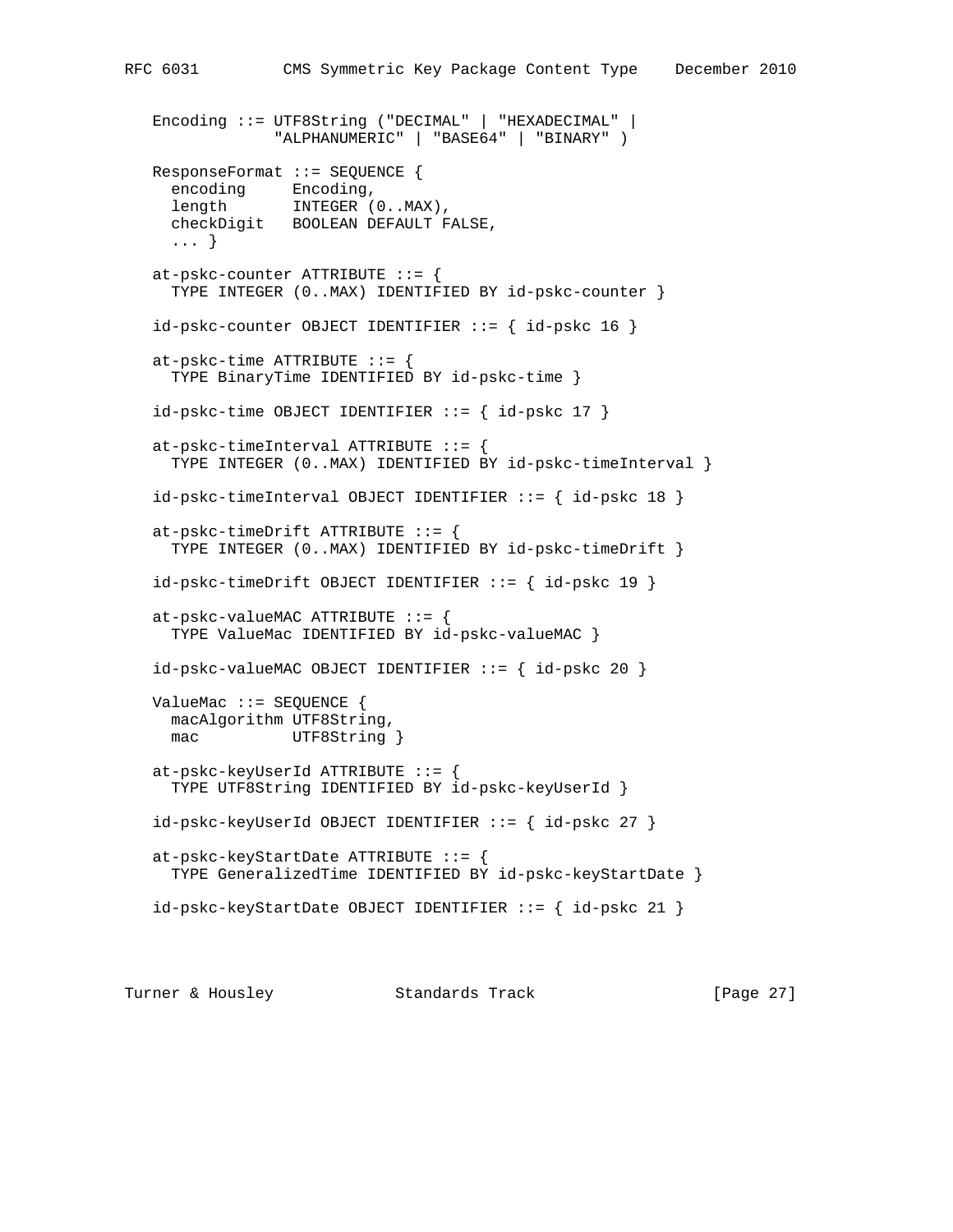```
 at-pskc-keyExpiryDate ATTRIBUTE ::= {
     TYPE GeneralizedTime IDENTIFIED BY id-pskc-keyExpiryDate }
   id-pskc-keyExpiryDate OBJECT IDENTIFIER ::= { id-pskc 22 }
   at-pskc-numberOfTransactions ATTRIBUTE ::= {
     TYPE INTEGER (0..MAX) IDENTIFIED BY id-pskc-numberOfTransactions }
   id-pskc-numberOfTransactions OBJECT IDENTIFIER ::= { id-pskc 23 }
   at-pskc-keyUsage ATTRIBUTE ::= {
     TYPE PSKCKeyUsages IDENTIFIED BY id-pskc-keyUsages }
  id-pskc-keyUsages OBJECT IDENTIFYER := { id-pskc 24 } PSKCKeyUsages ::= SEQUENCE OF PSKCKeyUsage
   PSKCKeyUsage ::= UTF8String ("OTP" | "CR" | "Encrypt" |
                     "Integrity" | "Verify" | "Unlock" | "Decrypt" |
                     "KeyWrap" | "Unwrap" | "Derive" | "Generate")
   at-pskc-pinPolicy ATTRIBUTE ::= {
     TYPE PINPolicy IDENTIFIED BY id-pskc-pinPolicy }
   id-pskc-pinPolicy OBJECT IDENTIFIER ::= { id-pskc 25 }
   PINPolicy ::= SEQUENCE {
 pinKeyId [0] UTF8String OPTIONAL,
 pinUsageMode [1] PINUsageMode,
     maxFailedAttempts [2] INTEGER (0..MAX) OPTIONAL,
    minLength [3] INTEGER (0..MAX) OPTIONAL,<br>maxlength [4] INTEGER (0. MAY) OPTIONAL,
 maxLength [4] INTEGER (0..MAX) OPTIONAL,
pinEncoding [5] Encoding OPTIONAL }
   PINUsageMode ::= UTF8String ("Local" | "Prepend" | "Append"|
                     "Algorithmic")
```
END

Turner & Housley Standards Track [Page 28]